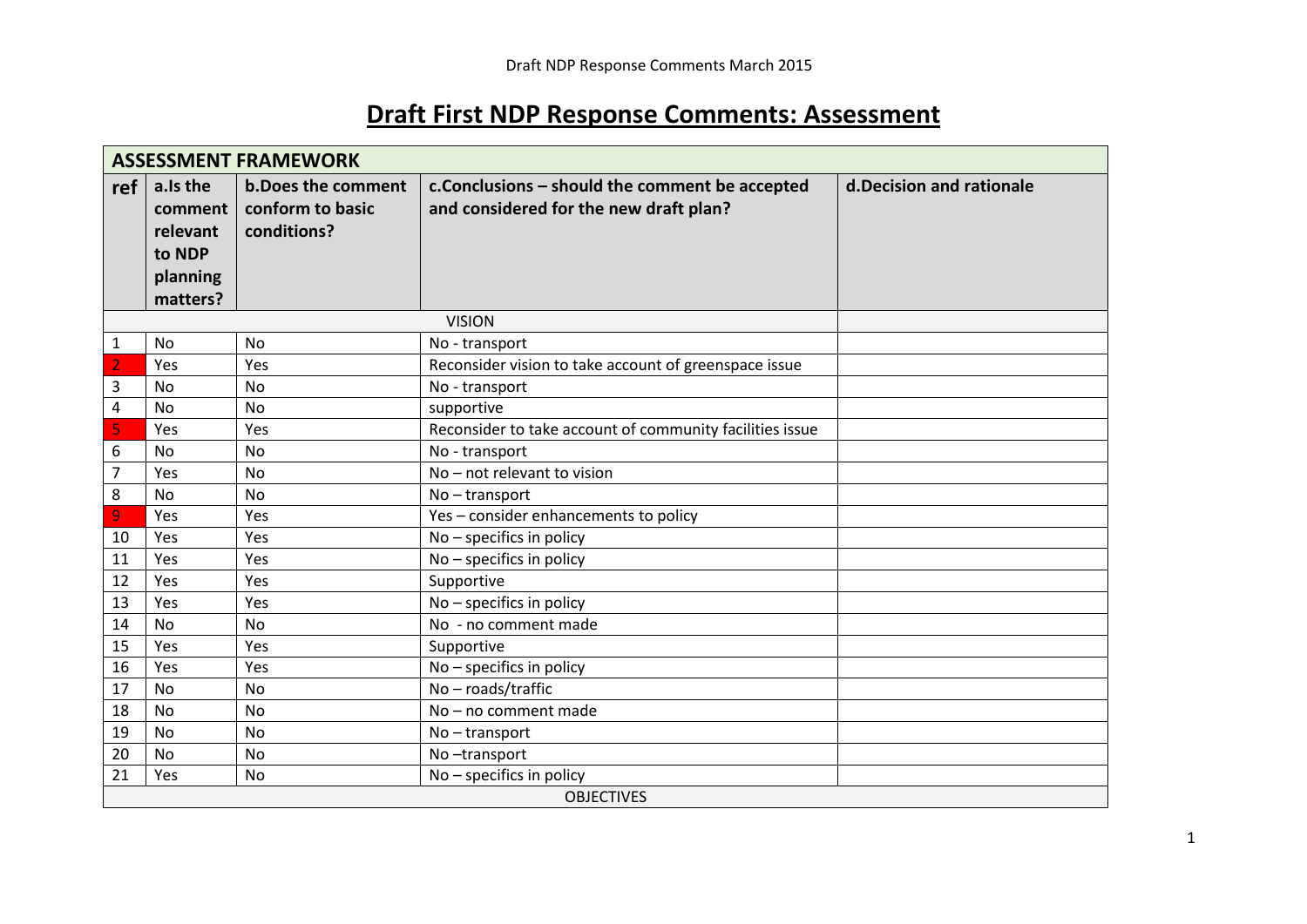|     | <b>ASSESSMENT FRAMEWORK</b>                                       |                                                              |                                                                                           |                           |  |  |  |
|-----|-------------------------------------------------------------------|--------------------------------------------------------------|-------------------------------------------------------------------------------------------|---------------------------|--|--|--|
| ref | a.Is the<br>comment<br>relevant<br>to NDP<br>planning<br>matters? | <b>b.Does the comment</b><br>conform to basic<br>conditions? | c. Conclusions - should the comment be accepted<br>and considered for the new draft plan? | d. Decision and rationale |  |  |  |
| 1   | <b>No</b>                                                         | <b>No</b>                                                    | No - not relevant                                                                         |                           |  |  |  |
| 2   | Yes                                                               | Yes                                                          | Yes-reconsider O3                                                                         |                           |  |  |  |
| 3   | Y                                                                 | Y                                                            | Y - consider revision to vision in light of O2 and 5                                      |                           |  |  |  |
| 4   | N                                                                 | N                                                            | Supportive                                                                                |                           |  |  |  |
| 5   | Y                                                                 | N                                                            | $N$ – not relevant/practical                                                              |                           |  |  |  |
| 6   | Partly                                                            | Partly                                                       | $N$ – specifics in policy                                                                 |                           |  |  |  |
| 7   | N                                                                 | N                                                            | Supportive                                                                                |                           |  |  |  |
| 8   | Y                                                                 | Y                                                            | $N$ – specifics in policy                                                                 |                           |  |  |  |
| 9   | Y                                                                 | Y                                                            | Supportive                                                                                |                           |  |  |  |
| 10  | Y                                                                 | Y                                                            | Y - reconsider CF objective re village hall                                               |                           |  |  |  |
| 11  | Y                                                                 | Y                                                            | $N$ – specifics in policy                                                                 |                           |  |  |  |
| 12  | Y                                                                 | Partly                                                       | Y - in environment and Housing need policies                                              |                           |  |  |  |
| 13  | N                                                                 | N                                                            | $N$ – evaluation/monitoring                                                               |                           |  |  |  |
| 14  | Y                                                                 | Y                                                            | Y - consider in policy                                                                    |                           |  |  |  |
| 15  | Y                                                                 | Y                                                            | Y - consider emphasising village character                                                |                           |  |  |  |
| 16  | Y                                                                 | Y                                                            | Supportive                                                                                |                           |  |  |  |
| 17  | Y                                                                 | Y                                                            | $N$ – specifics in policy                                                                 |                           |  |  |  |
| 18  | Y                                                                 | Y                                                            | N - misses the point about objective                                                      |                           |  |  |  |
| 19  | N                                                                 | N                                                            | Supportive                                                                                |                           |  |  |  |
| 20  | Y                                                                 | Y                                                            | Y - consider explanatory note or develop objective                                        |                           |  |  |  |
| 21  | Y                                                                 | Y                                                            | $N$ – not specific                                                                        |                           |  |  |  |
| 22  | Y                                                                 | Y                                                            | Supportive                                                                                |                           |  |  |  |
| 23  | N                                                                 | N                                                            | N - Non planning                                                                          |                           |  |  |  |
| 24  | N                                                                 | N                                                            | $N -$ non planning                                                                        |                           |  |  |  |
| 25  | N                                                                 | N                                                            | $N$ – misses the point                                                                    |                           |  |  |  |
|     | <b>COMMUNITY FACILITIES</b>                                       |                                                              |                                                                                           |                           |  |  |  |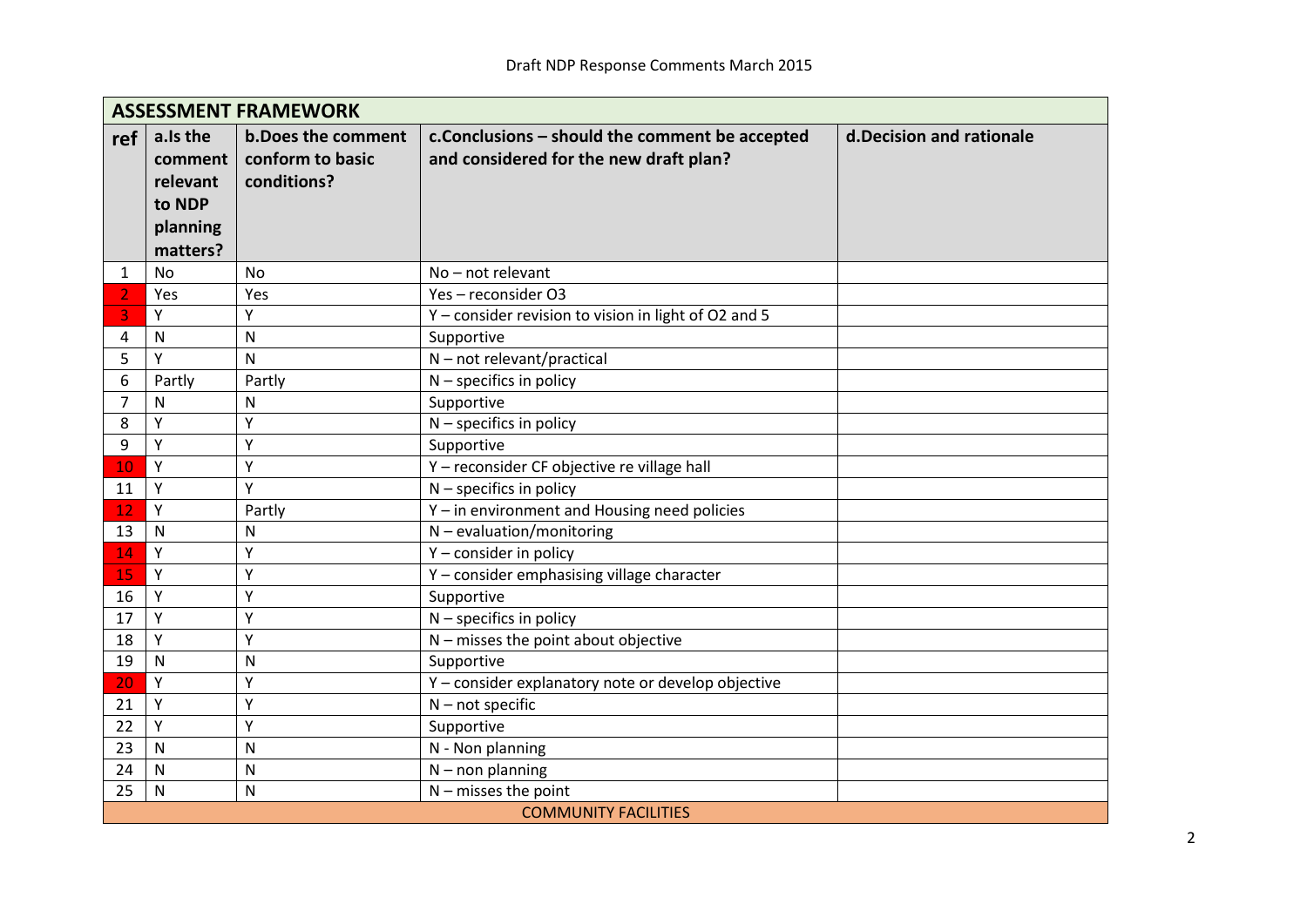|                | <b>ASSESSMENT FRAMEWORK</b>                                       |                                                              |                                                                                           |                          |  |  |
|----------------|-------------------------------------------------------------------|--------------------------------------------------------------|-------------------------------------------------------------------------------------------|--------------------------|--|--|
| ref            | a.Is the<br>comment<br>relevant<br>to NDP<br>planning<br>matters? | <b>b.Does the comment</b><br>conform to basic<br>conditions? | c. Conclusions - should the comment be accepted<br>and considered for the new draft plan? | d.Decision and rationale |  |  |
| 1              | N                                                                 | $\mathsf{N}$                                                 | $N -$ non planning                                                                        |                          |  |  |
| $\overline{2}$ | Y                                                                 | Y                                                            | Supportive                                                                                |                          |  |  |
| 3              | $\mathsf{N}$                                                      | $\mathsf{N}$                                                 | $N -$ non planning                                                                        |                          |  |  |
| 4              | Y                                                                 | Y                                                            | Supportive                                                                                |                          |  |  |
| 5              | $\mathsf{N}$                                                      | N                                                            | $N -$ non planning                                                                        |                          |  |  |
|                |                                                                   |                                                              | CF1                                                                                       |                          |  |  |
| 1              | N                                                                 | N                                                            | No - no point made                                                                        |                          |  |  |
| $\overline{2}$ | $\mathsf{N}$                                                      | $\mathsf{N}$                                                 | Supportive                                                                                |                          |  |  |
| 3              | Y                                                                 | Y                                                            | $N$ – already included                                                                    |                          |  |  |
| 4              | Y                                                                 | Y                                                            | Y - consider more detail in policy                                                        |                          |  |  |
| 5              | Y                                                                 | Y                                                            | $N - no$ point made                                                                       |                          |  |  |
|                |                                                                   |                                                              | CF <sub>2</sub>                                                                           |                          |  |  |
| 1              | $\mathsf{N}$                                                      | N                                                            | $N - not SD$                                                                              |                          |  |  |
| $\overline{2}$ | N                                                                 | N                                                            | $N -$ non planning                                                                        |                          |  |  |
| 3              | Y                                                                 | Y                                                            | Y - consider size of development re CFs                                                   |                          |  |  |
| 4              | Y                                                                 | Υ                                                            | $Y$ – consider                                                                            |                          |  |  |
| 5              | $\mathsf{N}$                                                      | N                                                            | $N - no$ point made                                                                       |                          |  |  |
| 6              | Y                                                                 | Y                                                            | Y - consider size of development re CF                                                    |                          |  |  |
| 7              | Y                                                                 | Y                                                            | Supportive                                                                                |                          |  |  |
| 8              | Y                                                                 | Y                                                            | $Y -$ clarify                                                                             |                          |  |  |
| 9              | Y                                                                 | Y                                                            | $N -$ opinion                                                                             |                          |  |  |
| 10             | $\mathsf{N}$                                                      | $\mathsf{N}$                                                 | $N$ – not relevant here                                                                   |                          |  |  |
| 11             | Y                                                                 | Y                                                            | Y - consider size of development re CF                                                    |                          |  |  |
| 12             | $\mathsf{N}$                                                      | N                                                            | $N - not planning$                                                                        |                          |  |  |
| 13             | $\mathsf{N}$                                                      | N                                                            | $N -$ opinion                                                                             |                          |  |  |
| 14             | Y                                                                 | Y                                                            | Y - consider size of development re CF                                                    |                          |  |  |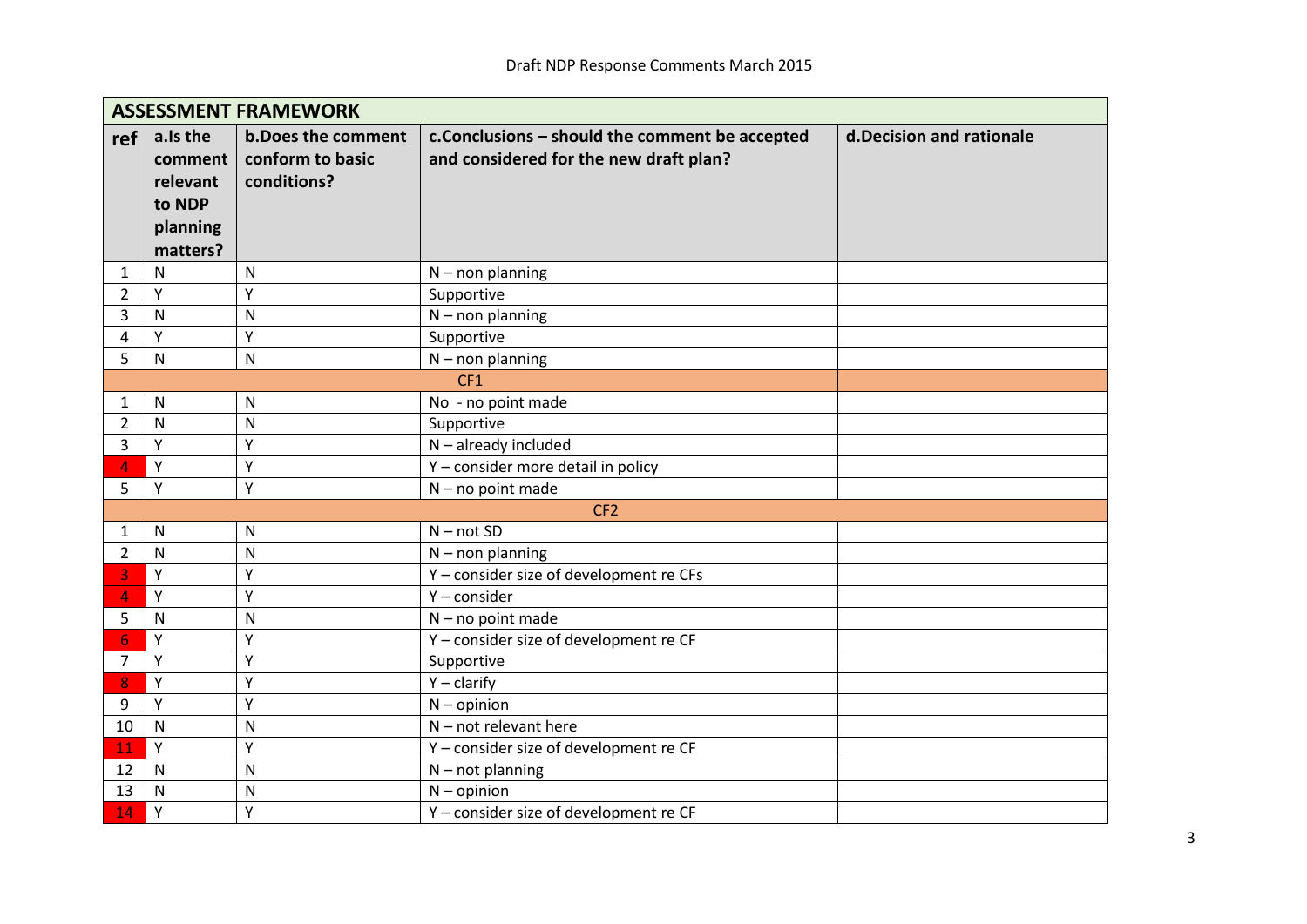|              | <b>ASSESSMENT FRAMEWORK</b>                                       |                                                              |                                                                                          |                           |  |  |
|--------------|-------------------------------------------------------------------|--------------------------------------------------------------|------------------------------------------------------------------------------------------|---------------------------|--|--|
| ref          | a.Is the<br>comment<br>relevant<br>to NDP<br>planning<br>matters? | <b>b.Does the comment</b><br>conform to basic<br>conditions? | c.Conclusions - should the comment be accepted<br>and considered for the new draft plan? | d. Decision and rationale |  |  |
|              |                                                                   |                                                              | CF <sub>3</sub>                                                                          |                           |  |  |
| 1            | Y                                                                 | Υ                                                            | N - misunderstanding of NDP purpose                                                      |                           |  |  |
| 2            | $\mathsf{N}$                                                      | N                                                            | $N$ – not NDP matter                                                                     |                           |  |  |
| 3            | $\mathsf{N}$                                                      | N                                                            | Supportive                                                                               |                           |  |  |
| 4            | Y                                                                 | Y                                                            | $N$ – covered by other policy                                                            |                           |  |  |
| 5            | Y                                                                 | Y                                                            | Supportive                                                                               |                           |  |  |
| 6            | Y                                                                 | Y                                                            | $N - no$ proposal for this                                                               |                           |  |  |
| 7            | Y                                                                 | Y                                                            | $N - no$ proposal for this                                                               |                           |  |  |
| 8            | N                                                                 | N                                                            | $N - no$ proposal for this                                                               |                           |  |  |
|              |                                                                   |                                                              | DESIGN OF THE BUILT ENVIRONMENT                                                          |                           |  |  |
| $\mathbf{1}$ | $\mathsf{N}$                                                      | N                                                            | Supportive                                                                               |                           |  |  |
|              | Y                                                                 | Partly                                                       | Y - Consider linkages                                                                    |                           |  |  |
| 3            | Partly                                                            | Partly                                                       | No - confused                                                                            |                           |  |  |
|              |                                                                   |                                                              | DBE1                                                                                     |                           |  |  |
| 1            | N                                                                 | N                                                            | $N - not planning$                                                                       |                           |  |  |
|              | Y                                                                 | Y                                                            | Y- do they meet criteria?                                                                |                           |  |  |
| 3            | Y                                                                 | Y                                                            | Y- do they meet criteria?                                                                |                           |  |  |
| 4            | $\mathsf{N}$                                                      | N                                                            | Supportive                                                                               |                           |  |  |
| 5            | $\mathsf{N}$                                                      | N                                                            | $N -$ against NPPF                                                                       |                           |  |  |
|              |                                                                   |                                                              | DBE2                                                                                     |                           |  |  |
| 1            | $\mathsf{N}$                                                      | $\mathsf{N}$                                                 | $N - not planning$                                                                       |                           |  |  |
|              | Y                                                                 | Y                                                            | Y- reconsider re modern / innovativedesign                                               |                           |  |  |
| 3            | Y                                                                 | Y                                                            | $Y - as above$                                                                           |                           |  |  |
| 4            | N                                                                 | N                                                            | Supportive                                                                               |                           |  |  |
| 5            | Y                                                                 | Y                                                            | Supportive                                                                               |                           |  |  |
| 6            | Y                                                                 | Y                                                            | Y-reconsider wording                                                                     |                           |  |  |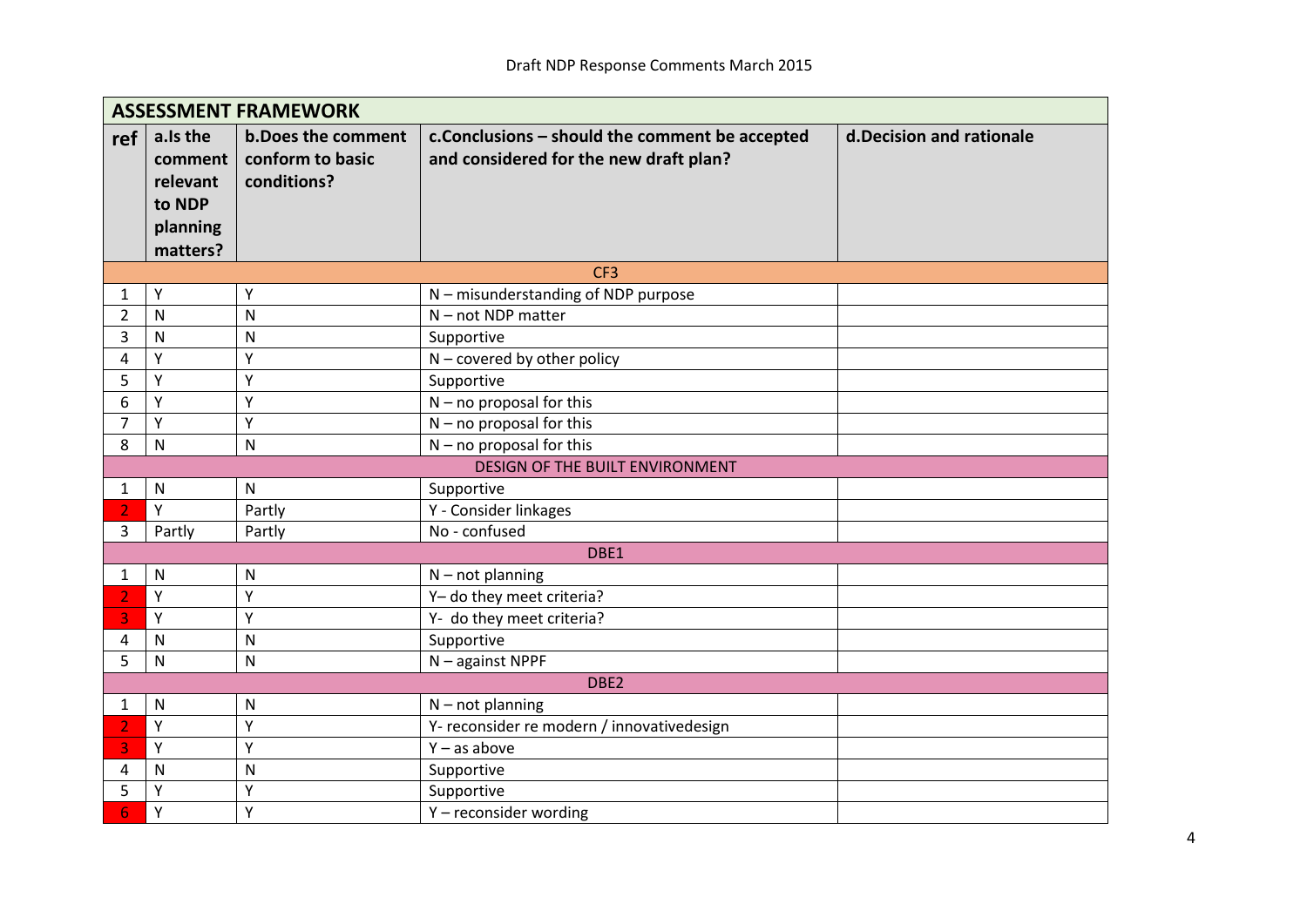|                | <b>ASSESSMENT FRAMEWORK</b>                                       |                                                              |                                                                                           |                           |  |  |
|----------------|-------------------------------------------------------------------|--------------------------------------------------------------|-------------------------------------------------------------------------------------------|---------------------------|--|--|
| ref            | a.Is the<br>comment<br>relevant<br>to NDP<br>planning<br>matters? | <b>b.Does the comment</b><br>conform to basic<br>conditions? | c. Conclusions - should the comment be accepted<br>and considered for the new draft plan? | d. Decision and rationale |  |  |
|                |                                                                   |                                                              | DBE3                                                                                      |                           |  |  |
|                | Y                                                                 | Υ                                                            | Y - reconsider re CA and permitted development                                            |                           |  |  |
| 2              | N                                                                 | N                                                            | Supportive                                                                                |                           |  |  |
| 3              | Υ                                                                 | Y                                                            | $N$ – covered by policy                                                                   |                           |  |  |
| 4              | N                                                                 | N                                                            | $N$ – not planning                                                                        |                           |  |  |
| 5              | $\mathsf{N}$                                                      | N                                                            | $N$ – not planning                                                                        |                           |  |  |
| 6              | $\mathsf{N}$                                                      | N                                                            | $N -$ opinion                                                                             |                           |  |  |
| 7              | Y                                                                 | Y                                                            | Y - reconsider re CA and permitted development                                            |                           |  |  |
| 8              | N                                                                 | N                                                            | $N$ – not planning                                                                        |                           |  |  |
|                |                                                                   |                                                              | DBE4                                                                                      |                           |  |  |
| 1              | Υ                                                                 | Υ                                                            | Supportive                                                                                |                           |  |  |
| $\overline{2}$ | $\mathsf{N}$                                                      | N                                                            | Supportive                                                                                |                           |  |  |
| 3              | N                                                                 | N                                                            | $N - not policy$                                                                          |                           |  |  |
| 4              | Υ                                                                 | Y                                                            | N - opinion                                                                               |                           |  |  |
|                |                                                                   |                                                              | DBE5                                                                                      |                           |  |  |
| 1              | N                                                                 | N                                                            | $N$ – non planning                                                                        |                           |  |  |
| $\overline{2}$ | N                                                                 | N                                                            | $N$ – non planning                                                                        |                           |  |  |
| 3              | N                                                                 | N                                                            | $N$ – non planning                                                                        |                           |  |  |
| 4              | Y                                                                 | Y                                                            | Y - ProW policy specific                                                                  |                           |  |  |
| 5              | N                                                                 | N                                                            | Supportive                                                                                |                           |  |  |
|                |                                                                   |                                                              | ENVIRONMENT LANDSCAPE AND HERITAGE                                                        |                           |  |  |
| 1              | N                                                                 | N                                                            | $N -$ non planning                                                                        |                           |  |  |
| $\overline{2}$ | $\mathsf{N}$                                                      | N                                                            | $N$ – non planning                                                                        |                           |  |  |
| 3              | $\mathsf{N}$                                                      | N                                                            | $N - no$ comment made                                                                     |                           |  |  |
|                |                                                                   |                                                              | ELH1                                                                                      |                           |  |  |
|                | Y                                                                 | Y                                                            | Y - consider implications for new homes                                                   |                           |  |  |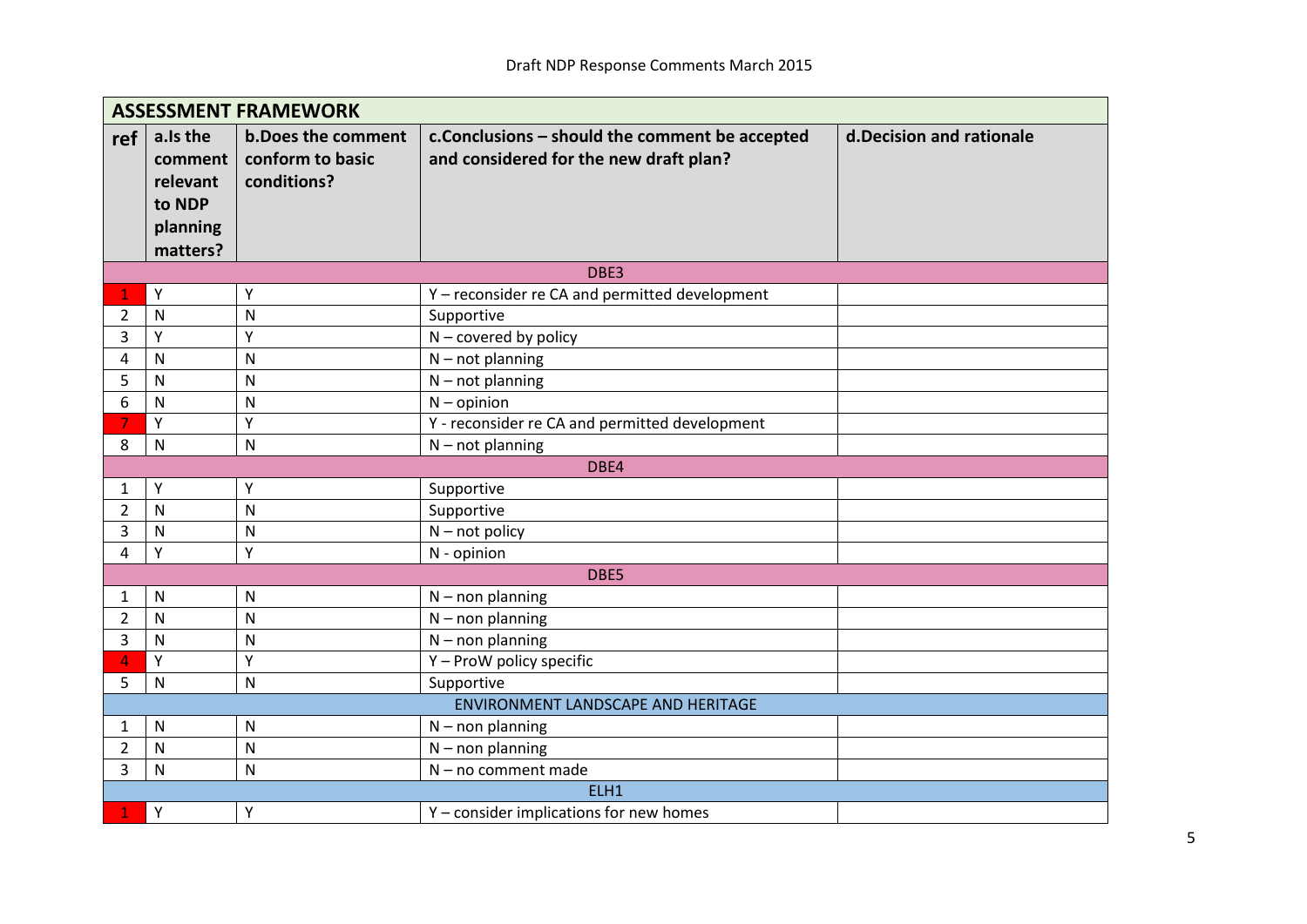|                | <b>ASSESSMENT FRAMEWORK</b>                                       |                                                              |                                                                                          |                           |  |  |  |
|----------------|-------------------------------------------------------------------|--------------------------------------------------------------|------------------------------------------------------------------------------------------|---------------------------|--|--|--|
| ref            | a.Is the<br>comment<br>relevant<br>to NDP<br>planning<br>matters? | <b>b.Does the comment</b><br>conform to basic<br>conditions? | c.Conclusions - should the comment be accepted<br>and considered for the new draft plan? | d. Decision and rationale |  |  |  |
| 2              | $\mathsf{N}$                                                      | N                                                            | N - misunderstands purpose of NDP                                                        |                           |  |  |  |
| 3              | N                                                                 | $\mathsf{N}$                                                 | Supportive                                                                               |                           |  |  |  |
| 4              | Y                                                                 | Υ                                                            | Y - consider implications for new homes                                                  |                           |  |  |  |
| 5              | Y                                                                 | Y                                                            | Y - consider implications for new homes                                                  |                           |  |  |  |
| 6              | Y                                                                 | Y                                                            | Supportive                                                                               |                           |  |  |  |
| 7              | Y                                                                 | Υ                                                            | $N$ – confused point                                                                     |                           |  |  |  |
| 8              | N                                                                 | $\mathsf{N}$                                                 | $N -$ opinion                                                                            |                           |  |  |  |
|                |                                                                   |                                                              | ELH <sub>2</sub>                                                                         |                           |  |  |  |
| 1              | Y                                                                 | Y                                                            | Supportive                                                                               |                           |  |  |  |
| $\overline{2}$ | N                                                                 | $\mathsf{N}$                                                 | Supportive                                                                               |                           |  |  |  |
| 3              | N                                                                 | $\mathsf{N}$                                                 | Y - consider retention vs replacement                                                    |                           |  |  |  |
| 4              | N                                                                 | N                                                            | Supportive                                                                               |                           |  |  |  |
| 5              | N                                                                 | N                                                            | Non planning                                                                             |                           |  |  |  |
| 6              | N                                                                 | N                                                            | Non planning                                                                             |                           |  |  |  |
| 7              | Y                                                                 | Y                                                            | Supportive                                                                               |                           |  |  |  |
|                |                                                                   |                                                              | ELH3                                                                                     |                           |  |  |  |
|                | Y                                                                 | Υ                                                            | Y - consider impacts on landscape, character, etc                                        |                           |  |  |  |
| $\overline{2}$ | Y                                                                 | Y                                                            | $N -$ already the case                                                                   |                           |  |  |  |
| 3              | N                                                                 | $\mathsf{N}$                                                 | Supportive                                                                               |                           |  |  |  |
| 4              | N                                                                 | N                                                            | $N - nimby$                                                                              |                           |  |  |  |
| 5              | N                                                                 | N                                                            | $N - no$ point made                                                                      |                           |  |  |  |
| 6              | N                                                                 | ${\sf N}$                                                    | $N -$ opinion                                                                            |                           |  |  |  |
| $\overline{7}$ | Y                                                                 | Y                                                            | Supportive                                                                               |                           |  |  |  |
| 8              | Y                                                                 | Y                                                            | Y - consider revision                                                                    |                           |  |  |  |
|                |                                                                   |                                                              | ELH4                                                                                     |                           |  |  |  |
| 1              | N                                                                 | N                                                            | Supportive                                                                               |                           |  |  |  |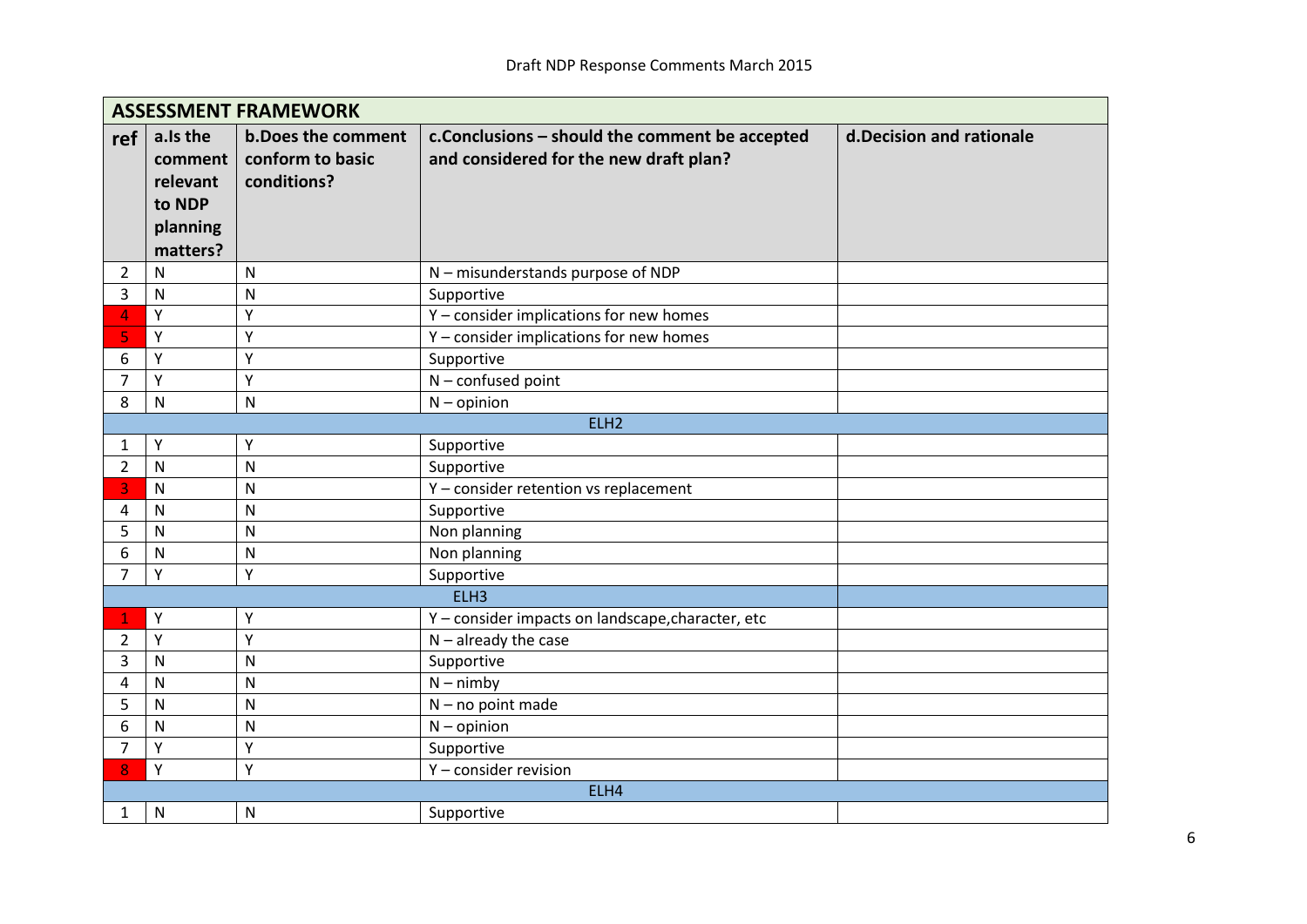|                | <b>ASSESSMENT FRAMEWORK</b>                                       |                                                              |                                                                                          |                           |  |  |
|----------------|-------------------------------------------------------------------|--------------------------------------------------------------|------------------------------------------------------------------------------------------|---------------------------|--|--|
| ref            | a.Is the<br>comment<br>relevant<br>to NDP<br>planning<br>matters? | <b>b.Does the comment</b><br>conform to basic<br>conditions? | c.Conclusions - should the comment be accepted<br>and considered for the new draft plan? | d. Decision and rationale |  |  |
| $\overline{2}$ | Y                                                                 | Υ                                                            | Supportive                                                                               |                           |  |  |
|                |                                                                   |                                                              | ELH5                                                                                     |                           |  |  |
| 1              | Υ                                                                 | Υ                                                            | Supportive                                                                               |                           |  |  |
| $\overline{2}$ | N                                                                 | $\mathsf{N}$                                                 | $N - nimby$                                                                              |                           |  |  |
| 3              | N                                                                 | N                                                            | Supportive                                                                               |                           |  |  |
| 4              | Y                                                                 | Υ                                                            | Y - consider wording                                                                     |                           |  |  |
| 5              | Y                                                                 | Y                                                            | Supportive                                                                               |                           |  |  |
| 6              | N                                                                 | N                                                            | Supportive                                                                               |                           |  |  |
| 7              | Y                                                                 | Ý                                                            | Supportive                                                                               |                           |  |  |
| 8              | Y                                                                 | Υ                                                            | Y - consider policy re development limits                                                |                           |  |  |
|                |                                                                   |                                                              | <b>HOUSING</b>                                                                           |                           |  |  |
| $\mathbf{1}$   | N                                                                 | N                                                            | Supportive                                                                               |                           |  |  |
| $\overline{2}$ | Y                                                                 | Y                                                            | $N$ – covered in other policy                                                            |                           |  |  |
| 3              | Y                                                                 | Y                                                            | Supportive                                                                               |                           |  |  |
| 4              | Y                                                                 | Y                                                            | Supportive                                                                               |                           |  |  |
| 5              | N                                                                 | N                                                            | $N - not planning$                                                                       |                           |  |  |
| 6              | Υ                                                                 | Υ                                                            | Supportive                                                                               |                           |  |  |
| 7              | Y                                                                 | Υ                                                            | Supportive                                                                               |                           |  |  |
| 8              | Υ                                                                 | Υ                                                            | Supportive                                                                               |                           |  |  |
| 9              | Υ                                                                 | Y                                                            | Supportive                                                                               |                           |  |  |
| 10             | N                                                                 | N                                                            | $N - no$ point made                                                                      |                           |  |  |
| 11             | N                                                                 | N                                                            | $N - no$ point made                                                                      |                           |  |  |
| 12             | Y                                                                 | Υ                                                            | Supportive                                                                               |                           |  |  |
| 13             | Y                                                                 | Υ                                                            | Supportive                                                                               |                           |  |  |
|                |                                                                   |                                                              | H1                                                                                       |                           |  |  |
|                | Y                                                                 | Y                                                            | Y - consider revise wording                                                              |                           |  |  |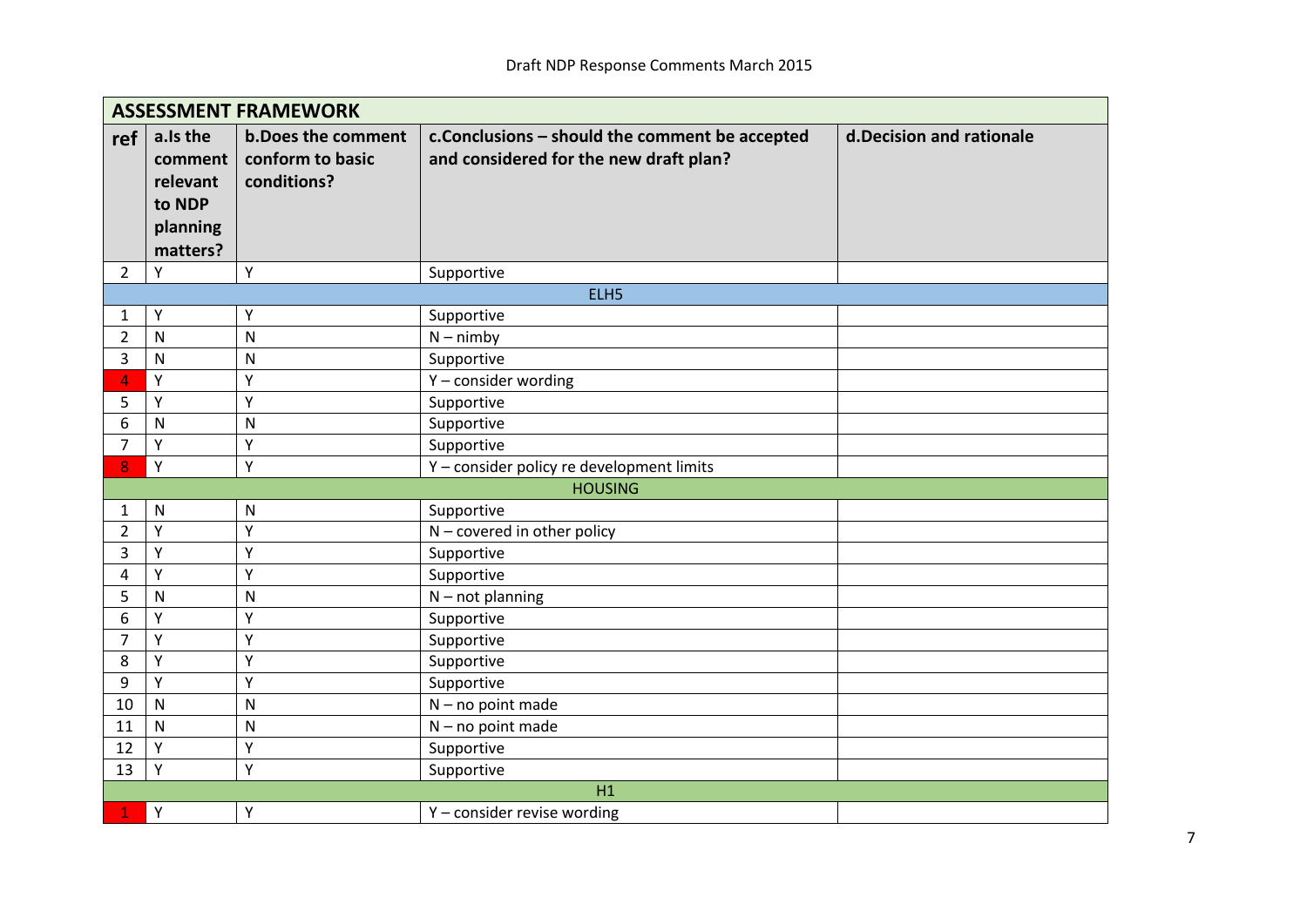|                | <b>ASSESSMENT FRAMEWORK</b>                                       |                                                              |                                                                                           |                           |  |  |  |
|----------------|-------------------------------------------------------------------|--------------------------------------------------------------|-------------------------------------------------------------------------------------------|---------------------------|--|--|--|
| ref            | a.Is the<br>comment<br>relevant<br>to NDP<br>planning<br>matters? | <b>b.Does the comment</b><br>conform to basic<br>conditions? | c. Conclusions - should the comment be accepted<br>and considered for the new draft plan? | d. Decision and rationale |  |  |  |
| 2              | Y                                                                 | Y                                                            | $Y - as above$                                                                            |                           |  |  |  |
| 3              | Υ                                                                 | Y                                                            | $N$ – no site allocation or numbers                                                       |                           |  |  |  |
| 4              | Y                                                                 | Y                                                            | $N - as above$                                                                            |                           |  |  |  |
| 5              | Υ                                                                 | Y                                                            | Supportive                                                                                |                           |  |  |  |
| 6              | Y                                                                 | Y                                                            | Supportive                                                                                |                           |  |  |  |
| 7              | Υ                                                                 | Y                                                            | Supportive                                                                                |                           |  |  |  |
| 8              | N                                                                 | N                                                            | $N$ – personal statement                                                                  |                           |  |  |  |
|                |                                                                   |                                                              | H <sub>2</sub>                                                                            |                           |  |  |  |
| 1              | Y                                                                 | N                                                            | $N$ – not strategic                                                                       |                           |  |  |  |
| $\overline{2}$ | Y                                                                 | Y                                                            | Supportive - but state levels of past house building                                      |                           |  |  |  |
| 3              | Υ                                                                 | N                                                            | N - against Core Strategy                                                                 |                           |  |  |  |
| 4              | Υ                                                                 | Y                                                            | Y - check policy wording                                                                  |                           |  |  |  |
| 5.             | Y                                                                 | Y                                                            | Y - check policy wording                                                                  |                           |  |  |  |
| 6              | Y                                                                 | N                                                            | $N - no$ housing for young families?                                                      |                           |  |  |  |
| 7              | Y                                                                 | Υ                                                            | Supportive                                                                                |                           |  |  |  |
| 8              | N                                                                 | N                                                            | $N - no comment$                                                                          |                           |  |  |  |
| 9              | Y                                                                 | Y                                                            | Supportive                                                                                |                           |  |  |  |
| 10             | $\mathsf{N}$                                                      | N                                                            | $N$ – comment only                                                                        |                           |  |  |  |
|                |                                                                   |                                                              | H <sub>3</sub>                                                                            |                           |  |  |  |
| 1              | $\mathsf{N}$                                                      | N                                                            | $N$ – comment only                                                                        |                           |  |  |  |
| 2              | N                                                                 | N                                                            | $N$ – enforcement                                                                         |                           |  |  |  |
| 3              | N                                                                 | N                                                            | $N$ – not planning                                                                        |                           |  |  |  |
| 4              | Υ                                                                 | Y                                                            | Supportive                                                                                |                           |  |  |  |
| 5              | $\mathsf{N}$                                                      | N                                                            | $N$ – not planning                                                                        |                           |  |  |  |
| 6              | Y                                                                 | Y                                                            | Y - consider policy wording                                                               |                           |  |  |  |
| $\overline{7}$ | N                                                                 | N                                                            | $N$ – not planning                                                                        |                           |  |  |  |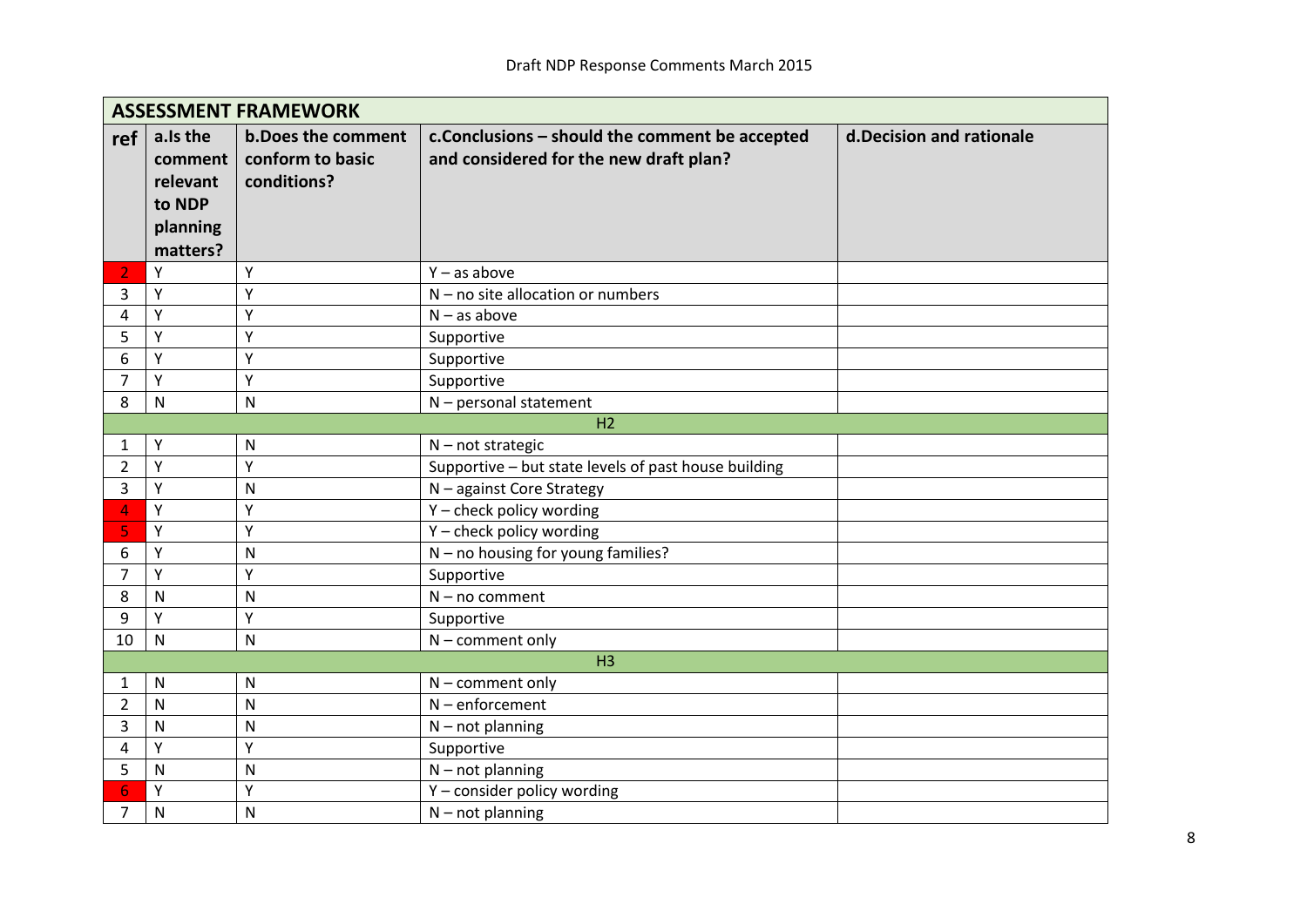|                | <b>ASSESSMENT FRAMEWORK</b>                                       |                                                              |                                                                                          |                           |  |  |  |
|----------------|-------------------------------------------------------------------|--------------------------------------------------------------|------------------------------------------------------------------------------------------|---------------------------|--|--|--|
| ref            | a.Is the<br>comment<br>relevant<br>to NDP<br>planning<br>matters? | <b>b.Does the comment</b><br>conform to basic<br>conditions? | c.Conclusions - should the comment be accepted<br>and considered for the new draft plan? | d. Decision and rationale |  |  |  |
| 8              | N                                                                 | $\mathsf{N}$                                                 | $N$ – not planning                                                                       |                           |  |  |  |
| 9              | $\mathsf{N}$                                                      | ${\sf N}$                                                    | $N$ – not planning                                                                       |                           |  |  |  |
| 10             | Y                                                                 | Y                                                            | Y - consider policy wording                                                              |                           |  |  |  |
| 11             | N                                                                 | N                                                            | $N - no$ comment                                                                         |                           |  |  |  |
|                |                                                                   |                                                              | H4                                                                                       |                           |  |  |  |
| 1              | Y                                                                 | Υ                                                            | Supportive                                                                               |                           |  |  |  |
| 2              | Y                                                                 | Y                                                            | Y - question for clarification in text                                                   |                           |  |  |  |
| 3              | Y                                                                 | Y                                                            | Supportive                                                                               |                           |  |  |  |
|                |                                                                   |                                                              | H <sub>5</sub>                                                                           |                           |  |  |  |
| 1              | Υ                                                                 | Υ                                                            | $N$ – not policy related                                                                 |                           |  |  |  |
|                | Y                                                                 | Y                                                            | Y - consider policy                                                                      |                           |  |  |  |
| 3              | Y                                                                 | Y                                                            | Supportive                                                                               |                           |  |  |  |
| 4              | Y                                                                 | Y                                                            | $N$ – supports our policy                                                                |                           |  |  |  |
| 5              | Y                                                                 | Y                                                            | Supportive                                                                               |                           |  |  |  |
| 6              | Y                                                                 | Υ                                                            | Y - evidence base                                                                        |                           |  |  |  |
| 7              | Y                                                                 | Y                                                            | $Y - as above$                                                                           |                           |  |  |  |
| 8              | Y                                                                 | Υ                                                            | Y-as above                                                                               |                           |  |  |  |
| 9              | Y                                                                 | Υ                                                            | $N$ – not planning/relevant                                                              |                           |  |  |  |
|                |                                                                   |                                                              | <b>WORK AND BUSINESS</b>                                                                 |                           |  |  |  |
| 1              | $\mathsf{N}$                                                      | ${\sf N}$                                                    | Supportive                                                                               |                           |  |  |  |
| $\overline{2}$ | N                                                                 | N                                                            | $N - not NDP$                                                                            |                           |  |  |  |
| 3              | $\mathsf{N}$                                                      | N                                                            | $N - not policy$                                                                         |                           |  |  |  |
| 4              | Y                                                                 | Y                                                            | Supportive                                                                               |                           |  |  |  |
| 5              | $\mathsf{N}$                                                      | $\mathsf{N}$                                                 | Supportive                                                                               |                           |  |  |  |
|                |                                                                   |                                                              | WB1                                                                                      |                           |  |  |  |
|                | Y                                                                 | Y                                                            | Y - consider impact of policy                                                            |                           |  |  |  |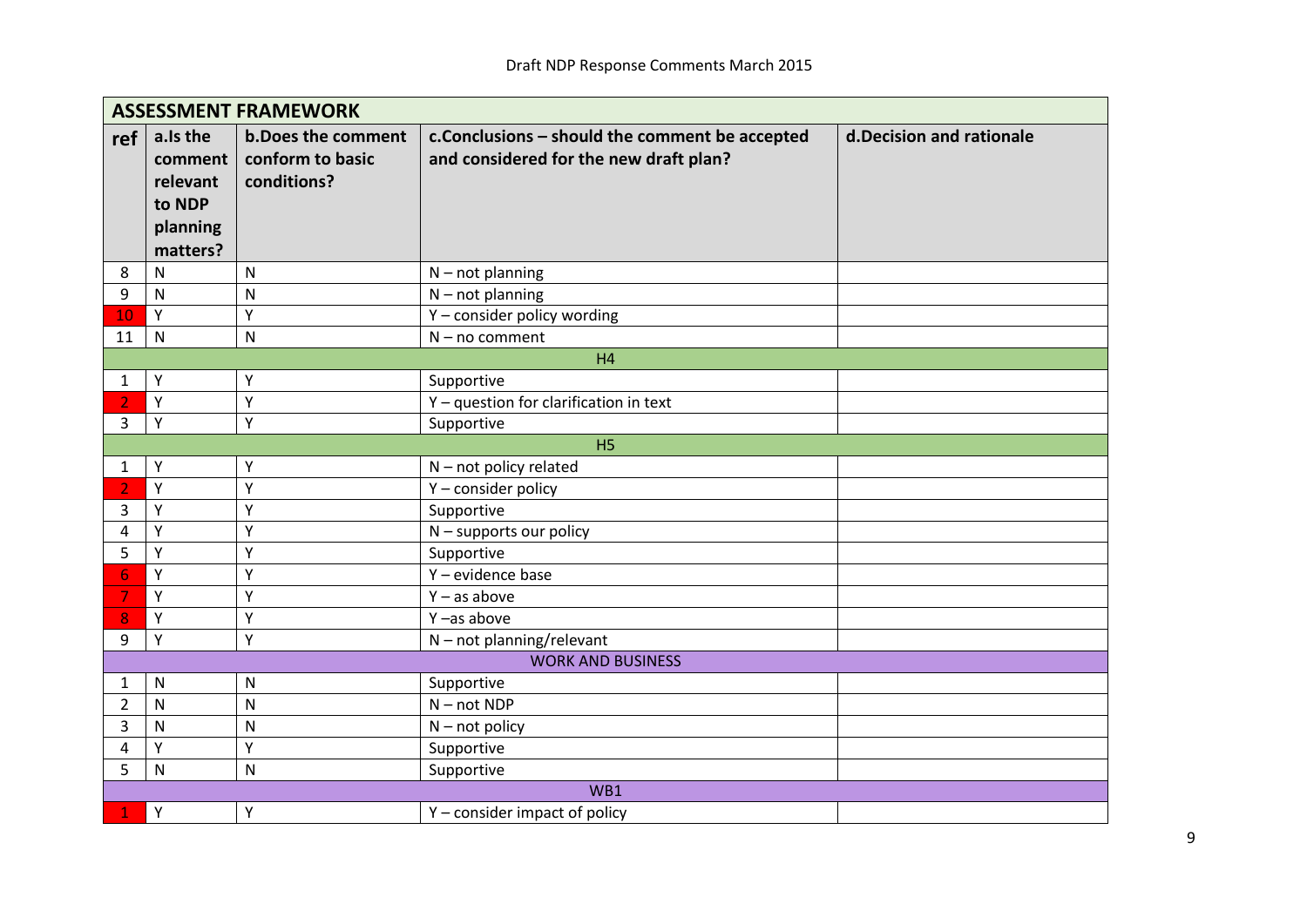|     | <b>ASSESSMENT FRAMEWORK</b>                                       |                                                       |                                                                                          |                           |  |  |
|-----|-------------------------------------------------------------------|-------------------------------------------------------|------------------------------------------------------------------------------------------|---------------------------|--|--|
| ref | a.Is the<br>comment<br>relevant<br>to NDP<br>planning<br>matters? | b.Does the comment<br>conform to basic<br>conditions? | c.Conclusions - should the comment be accepted<br>and considered for the new draft plan? | d. Decision and rationale |  |  |
| 2   | Υ                                                                 | Y                                                     | $N$ – previous policy                                                                    |                           |  |  |
| 3   | N                                                                 | N                                                     | Supportive                                                                               |                           |  |  |
| 4   | N                                                                 | N                                                     | $N -$ opinion                                                                            |                           |  |  |
| 5   | Υ                                                                 | Y                                                     | Supportive                                                                               |                           |  |  |
| 6   | N                                                                 | N                                                     | $N -$ opinion                                                                            |                           |  |  |
|     | Y                                                                 | Υ                                                     | Y - consider rewording                                                                   |                           |  |  |
|     |                                                                   |                                                       | WB <sub>2</sub>                                                                          |                           |  |  |
|     | Y                                                                 | Y                                                     | Y - consider rewording                                                                   |                           |  |  |
| 2   | N                                                                 | N                                                     | Supportive                                                                               |                           |  |  |
| 3   | Y                                                                 | Υ                                                     | Y - consider implications                                                                |                           |  |  |
| 4   | Y                                                                 | γ                                                     | Supportive                                                                               |                           |  |  |
|     |                                                                   |                                                       | WB3                                                                                      |                           |  |  |
| 1   | N                                                                 | N                                                     | $N - not policy$                                                                         |                           |  |  |
| 2   | N                                                                 | N                                                     | $N - not policy$                                                                         |                           |  |  |
| 3   | N                                                                 | N                                                     | $N - no$ comments                                                                        |                           |  |  |
| 4   | N                                                                 | N                                                     | Supportive                                                                               |                           |  |  |
| 5   | Y                                                                 | Υ                                                     | Y - consider implications                                                                |                           |  |  |
| 6   | Υ                                                                 | Y                                                     | Y - consider implications                                                                |                           |  |  |
| 7   | Υ                                                                 | Υ                                                     | Supportive                                                                               |                           |  |  |
| 8   | Υ                                                                 | Υ                                                     | Y - consider PDR                                                                         |                           |  |  |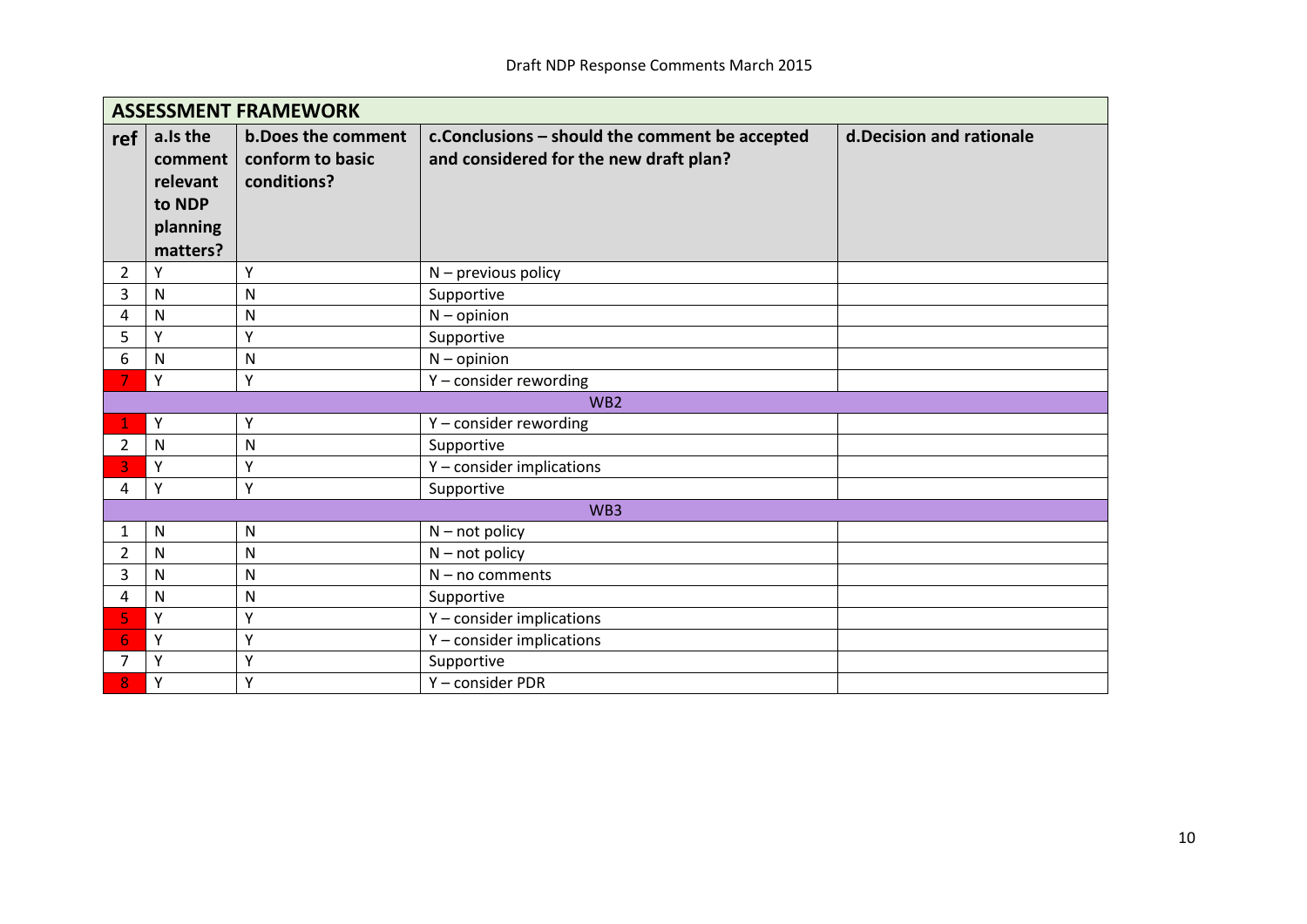#### **VISION**

- 1. Do children of secondary school age have access to secondary schools in other towns? Will there be easy access to other towns eg bus service?
- 2. Lack of link with objectives 2 & 5. Without wanting to lengthen the vision is there a place to add importance of retaining the green spaces in the villages?
- 3. Can't see how access to Tadcaster & Sherburn without a bus service.
- 4. Agree in general.
- 5. Vision should stress the need for more new community facilities to be developed.
- 6. For working people car is essential. No direct transport to Tadcaster, Sherburn or Leeds. Your vision ignores transport services.
- 7. Micro enterprises should not be allowed to turn garages into warehouses and developing into retail outlets.
- 8. No mention of public transport. Access to secondary education may well depend on education policies of the government at the time.
- 9. Don't agree with the need for starter housing units within the village. Also would wish for more emphasis on protecting the natural environment, improving health & well-being of local community as well as supporting local wildlife.
- 10. As a broad aim it's fine, but the stated recreational facilities and community facilities should be more specific. Also the absence of a reference to transport to access local towns is disappointing.
- 11. Any development must be of small scale and limited to either the existing village envelope or immediately adjacent to the boundary of the village envelope. The number of new houses should be limited in scale in keeping with the existing village.
- 12. Pleased to note "smaller homes for the elderly".
- 13. Other than referring to "smaller homes for the elderly" no other comment is made about providing amenities for older residents.
- 14. What vision.
- 15. Agree generally. Village doesn't at present have excellent out of school play & recreational facilities no playground, no sports field!
- 16. As elderly people we would prefer some shops.
- 17. There needs to be speed control I leave my car on the road on purpose to slow traffic down and many have thanked me.
- 18. (Don't agree) You don't listen to other people's views.
- 19. But the council's "easy access" in a community probably dependant on the private car & its implications especially for young married & the elderly & their particular needs.
- 20. There are factors outside the control of the PC such as transport.
- 21. What's new? Fibre internet is here! We purchased our property in a small quiet village and are totally against big developments.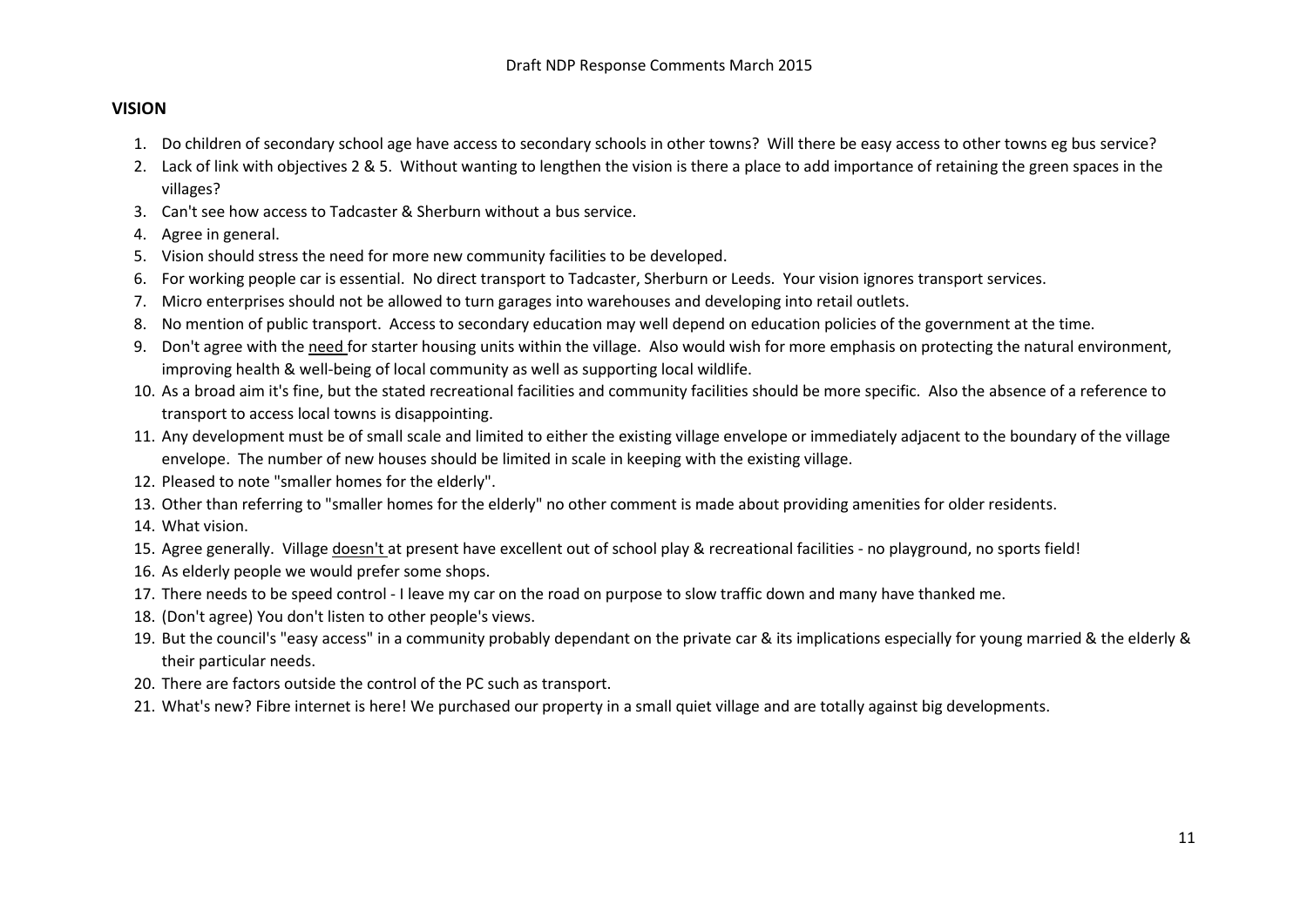## **OBJECTIVES**

- 1. Not sure on **Obj 1** will the continued active support be there?
- 2. Would amend **Obj 3** to "supporting sustainable levels and range of new homes ...... "in order to deliver vision.
- 3. No reference in the vision to the built environment/heritage assets & yet they're included in **Objs 2 & 5** would add something like "our villages will retain their vernacular character through conservation and good new build design."
- 4. Agree in general terms; not so sure about business growth and leisure facilities eg Ibbotsons terrible blot on the landscape & traffic problems horrendous!
- 5. **Obj 3**  far too broad. Any new homes should be proposed individually and a decision made on its own basis.
- 6. **Obj 3** when supporting levels of new homes there should be a mandatory requirement to upgrade existing infrastructure, particularly drainage and the introduction of natural gas.
- 7. All good objectives.
- 8. Parking spaces per house should reflect no. of bedrooms.
- 9. (Agree with objectives ....) but any new development MUST be supported by new facilities larger village hall children's playground.
- 10. Following the loss by the villagers of the Nun Appleton theatre a new purpose built Village Hall surely ought to feature in any village expansion plans. I cannot see any specific mention of this idea in the statement headed "OUR OBJECTIVES". To the best of my knowledge the Parish Room has been in poor condition for the past 50 years and does not meet the needs of some existing village groups never mind new ones!!
- 11. Reservation regarding "small business growth etc" ............ need examples.
- 12. These are very broad so don't disagree in general. However, would wish to have a higher priority and more specific mention of protecting the natural environment. Again would challenge the need for new houses in the village (although people may **want** them). Need be careful of how we define "need".
- 13. Again these are broad aims, measurable milestones and specific success criteria need to be included in order to monitor progress to delivering objectives.
- 14. A footpath from Ebor Park is needed into the village a very dangerous corner.
- 15. I would have liked more emphasis on protecting the character of the village.
- 16. Increase in population size and housing will need to be supported by improved village amenities, including a more frequent bus service, a village shop, GP surgery, Post Office etc.
- 17. A balance of mixed property types is essential.
- 18. Not clear what Objective 5 means not all the "built environment" is high quality at present.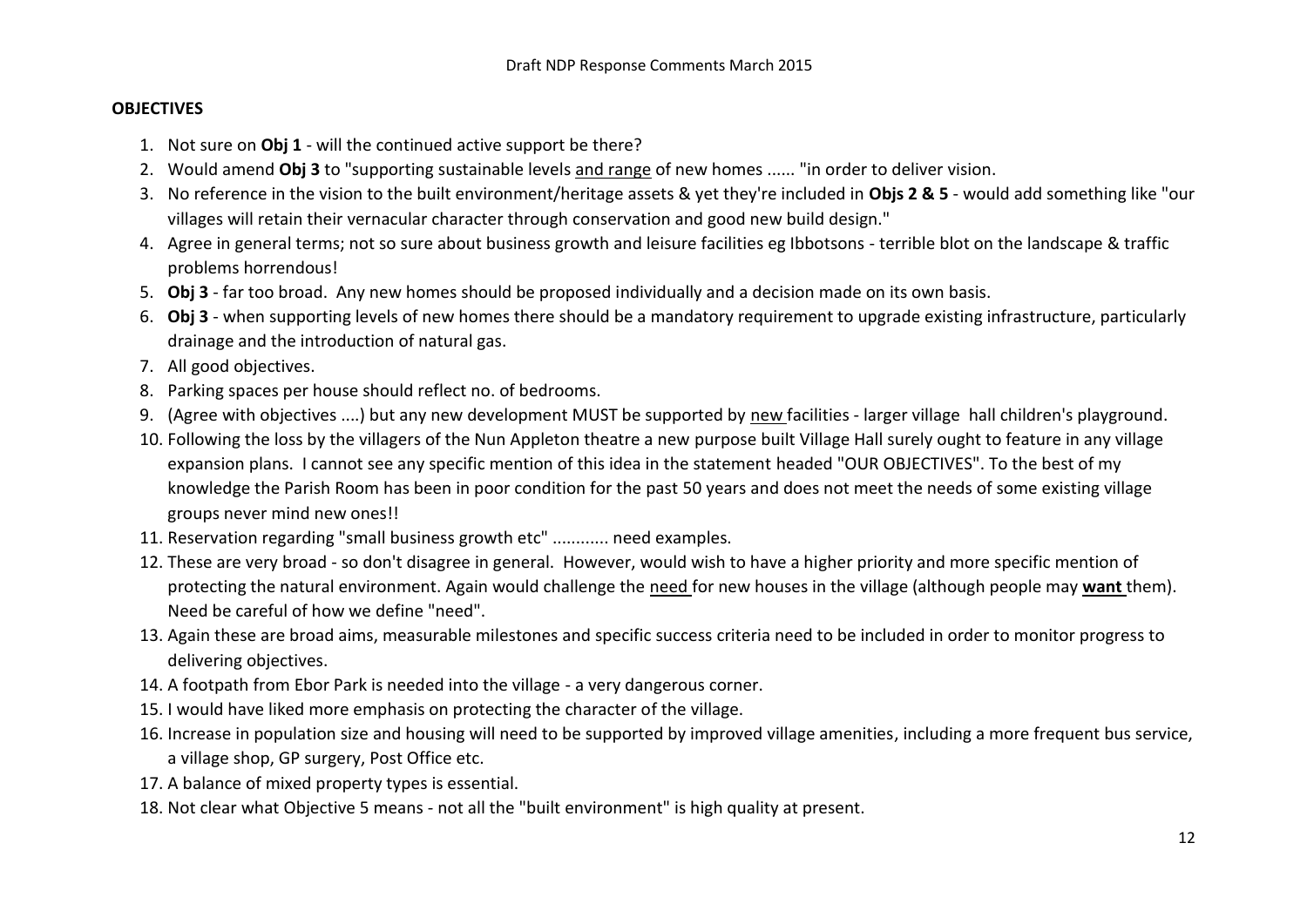- 19. Agree provided your objectives are well managed and controlled.
- 20. There is no mention of Designated Service Village and what it might mean.
- 21. Concerned about the number of new homes will lose the "village" aspect.
- 22. Agree but I would not like to see the village grow too much though.
- 23. But need to be self-funding eg sports facilities not dependent on expensive maintenance or strictures.
- 24. Very diverse promoting business growth will increase traffic if done by building premises. Business will flourish anyway where conditions are right for it.
- 25. Your overarching objective is to build many houses which we disagree with.

## **COMMUNITY FACILITIES**

- 1. It would be good to have the Parish Rooms car park tarmaced to encourage use.
- 2. Good to see reference to specific number in CF2, all of these need developing.
- 3. Unable to cope at present.
- 4. It is vital that the school progresses with the resultant new recreation facilities and key facilities and key services are maintained.
- 5. In terms of the growing population are there plans to attract a shop business incorporating diverse sales products? Will the 21 bus service cease and if so will there be an alternative transport for elderly people with no cars for access to doctors etc.

## **CF1 Retention of Key Services & Facilities**

- 1. I do not believe there is enough substance behind the points stated to make an informed decision on this point, further work to be carried out, then re-pose the question, so I hope the majority of answers will be no as additional details are required.
- 2. Good.
- 3. Additional community facilities should also be encouraged for every age group.
- 4. Needs to be expanded or explained.
- 5. Facilities are good for a rural village.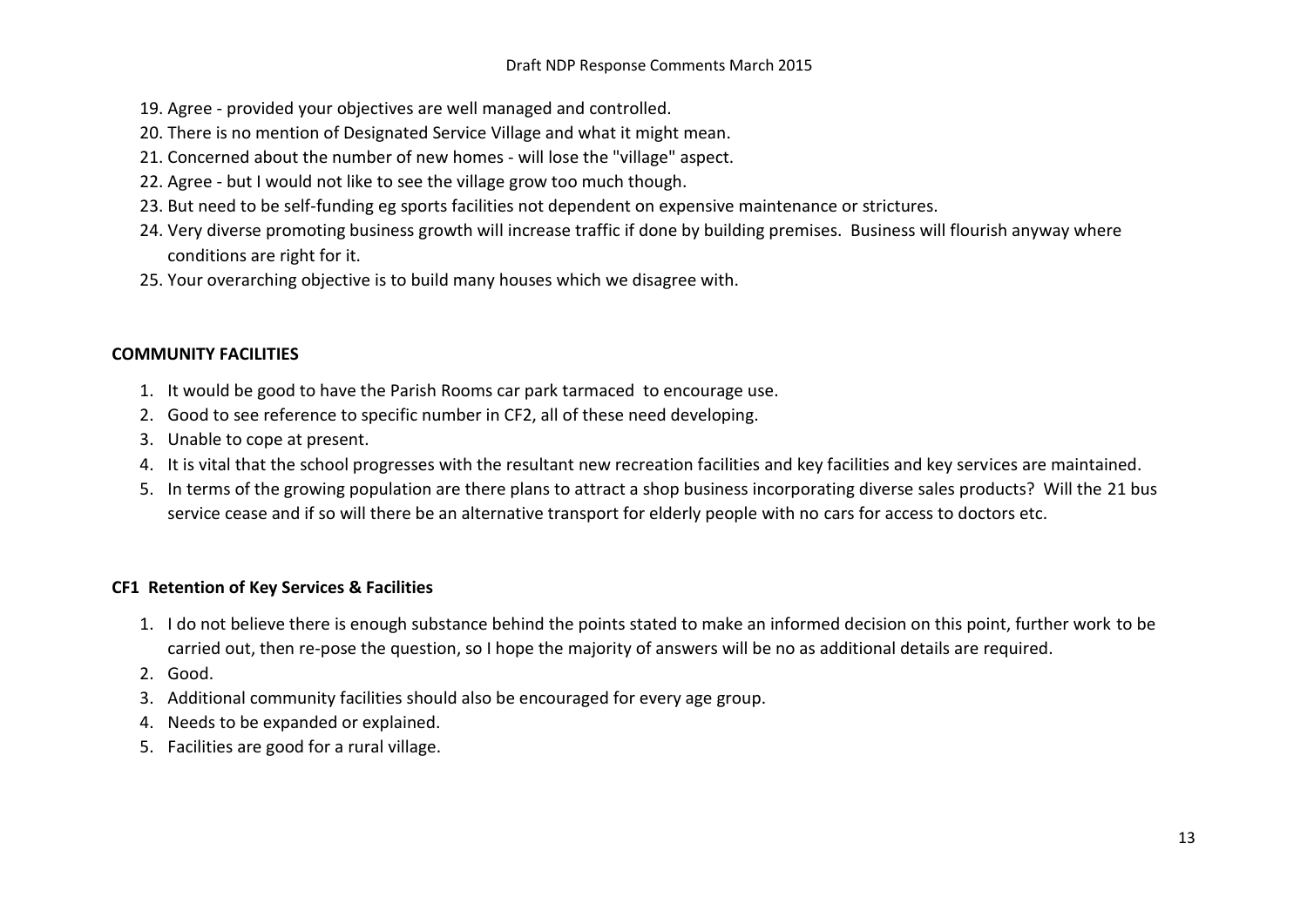## **CF2 New Recreational Facilities**

- 1. Not sure we need these: village green is surely adequate.
- 2. Must ensure that such new recreational facilities do not infringe on the serenity of the community.
- 3. On a development of 4 houses? This sounds a small number but then it would depend on what sort of "recreational facility" was proposed.
- 4. This point is covered in the 278 paid within each new build, why state 4? I make the point that Appleton should purchase a piece of land for recreational use, especially as a children's play area, then over time through lottery, donations and 278 contributions the master plan for the scheme would be completed.
- 5. Difficult to follow.
- 6. How can a rec facility be incorporated into mini estates people won't go to a cul-de-sac as it will look private where would they be built? For every development? We're trying to reduce development limit.
- 7. Strongly support.
- 8. I think would require clarification of what "recreational facilities" meant. Is this taking up more land or is this lawns / grass etc incorporated in the design of the build?
- 9. Only a large scale development can hope to create new recreational facilities.
- 10. Not sure this is very meaningful. Would rather focus on whether development is appropriate in the first place.
- 11. Agreed but where will recreation facilities be? The responsibility for recreation facilities should be shared between all developers in the village to make meaningful facilities, not just gestures.
- 12. The support cannot just be financial, it must be practical otherwise we end up with a lot of money and nowhere to spend it.
- 13. In the past new developments have rarely supported recreational facilities (old or new).
- 14. Is 4 homes too small an amount to require new recreational facilities? Might 6 8 be better? Or could there be a requirement to provide some funding for the parish council (rather than Selby Council) to use in this way?

# **CF3 Appleton Roebuck Primary School**

- 1. Again this is a 278 planning matter. 278 planning matters should not be used to get a yes decision on a neighbourhood plan, if the parish will have no future say on the matter as this is a local district planning matter.
- 2. Increased traffic at certain times of the day!
- 3. Good.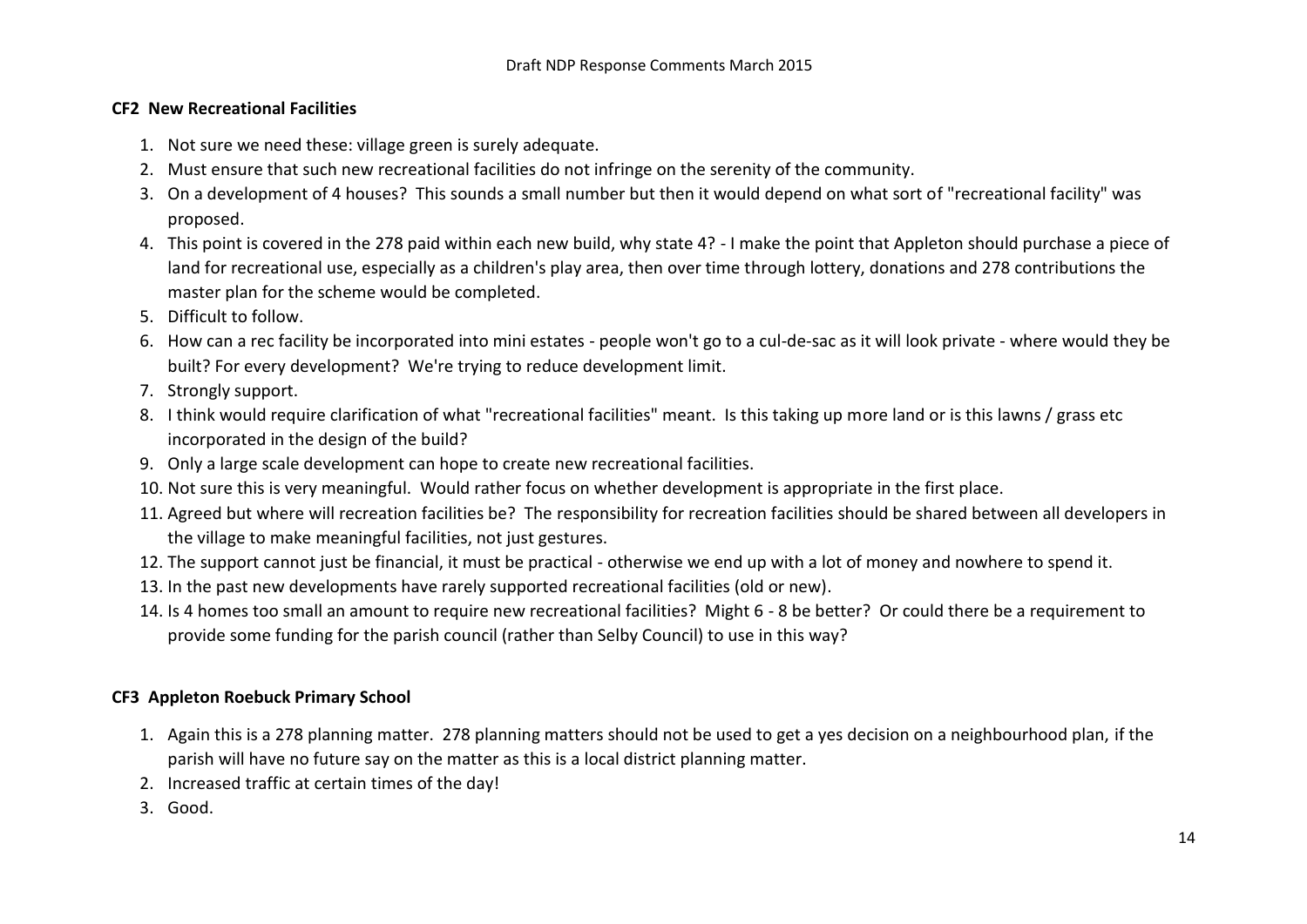- 4. There is a need for some sustainable community facilities not all of which can be based around the school.
- 5. No capacity in current building for more kids but does fluctuate year on year.
- 6. Just to emphasise that the school playing fields should not be used for any building.
- 7. With regard to CF3 the school will need to grow ad this should be supported no land should be allowed to be taken from the school grounds to build.
- 8. Please do not mess with such a wonderful school!

# **DESIGN of the BUILT ENVIRONMENT**

- 1. Very good.
- 2. Any future housing developments on the fringes of the village should be capable of access from the village by new footpaths, accompanied by the installation of street lighting. The 30 mph speed limit on the Broad Lane side of the village should be re-sited closer to the village boundary sign.
- 3. I am concerned that the local green spaces are to be protected. The mix of housing is essential using solar equipment and other environmental systems. I am concerned at present some of the paths are not walkable.

# **DBE1 Local Green Spaces**

- 1. Trimming hedges overhanging and restricting width of footpaths on Main St should be enforceable.
- 2. The green and wooded areas of Acaster Selby should be included and protected.
- 3. **No** green space **can** be compromised. We hope this includes the field (all of it) that runs from the church & behind Holly Bank to the road at Chapel Green.
- 4. Good.
- 5. Although these areas should be available to be used for recreational facilities.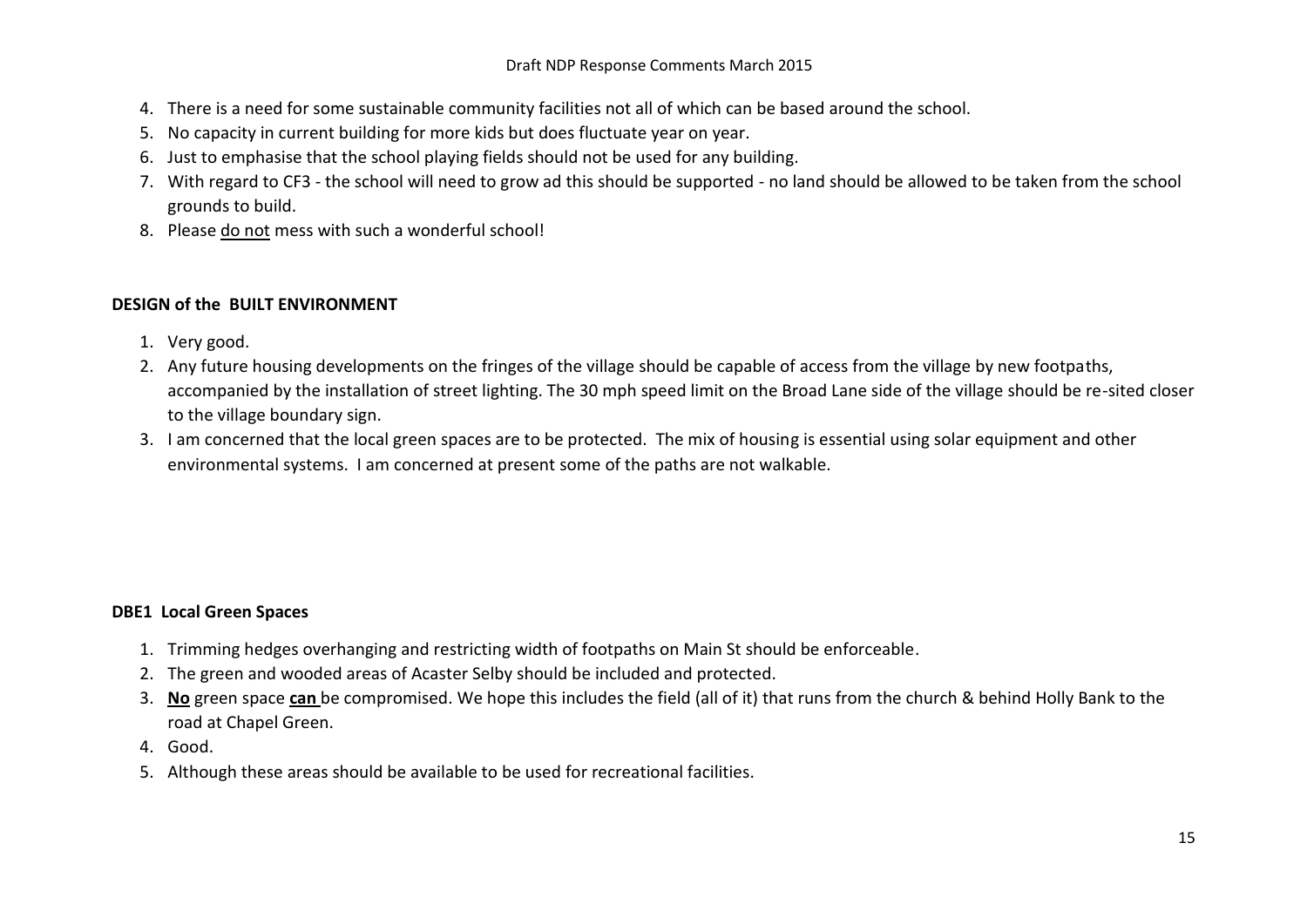## **DBE2 Respecting Traditional Building Design and Scale**

- 1. Where new housing has designated off-street parking why isn't it enforced? Viz Grayson Cottages, Villa Farm etc.
- 2. I do not believe that only traditional building designs are correct for the area ... I believe the designs should be of high quality but why not allow modern designs to be integrated with the existing?
- 3. Building design should be innovative and not restrictive.
- 4. Good.
- 5. As mentioned in H1 density is so important. We need to protect the village environment with very careful management to resist garden development/infill.
- 6. Wording "Proposals should respect ......" might this be too open to being ignored/bypassed? Would the words "Proposals need to respect ...." be slightly stronger as a requirement

## **DBE3 Integrating Modern Design**

- 1. Integrated design, solar panels need to be south facing, so to state that should avoid street front elevation will just lead to the Parish saying no, then the applicant stating south facing requirements. Similar point to DBE2, I believe we should embrace high quality modern design as well as period design.
- 2. Good.
- 3. Air source pumps must be adequately housed to avoid noise pollution.
- 4. Needs very careful monitoring.
- 5. Key issue is these should be implemented in practice. Recent developments on large back garden sites have not always done this resulting in overcrowded highly dense developments.
- 6. Solar equipment and especially air-driven heat exchange pumps always adversely affect the environment / appearance and for negligible net contribution to unsubsidised energy usage, and certainly offer no overall carbon gain over their lifetime.
- 7. Solar panels avoiding street front elevations will greatly restrict the ability of houses on the northern sides of any roads to utilise this renewable source of energy. I think instead of "avoiding street front elevations wherever practicable" would be better written as "preferably avoiding street front elevations".
- 8. Traditional is good. Please leave Appleton Roebuck alone!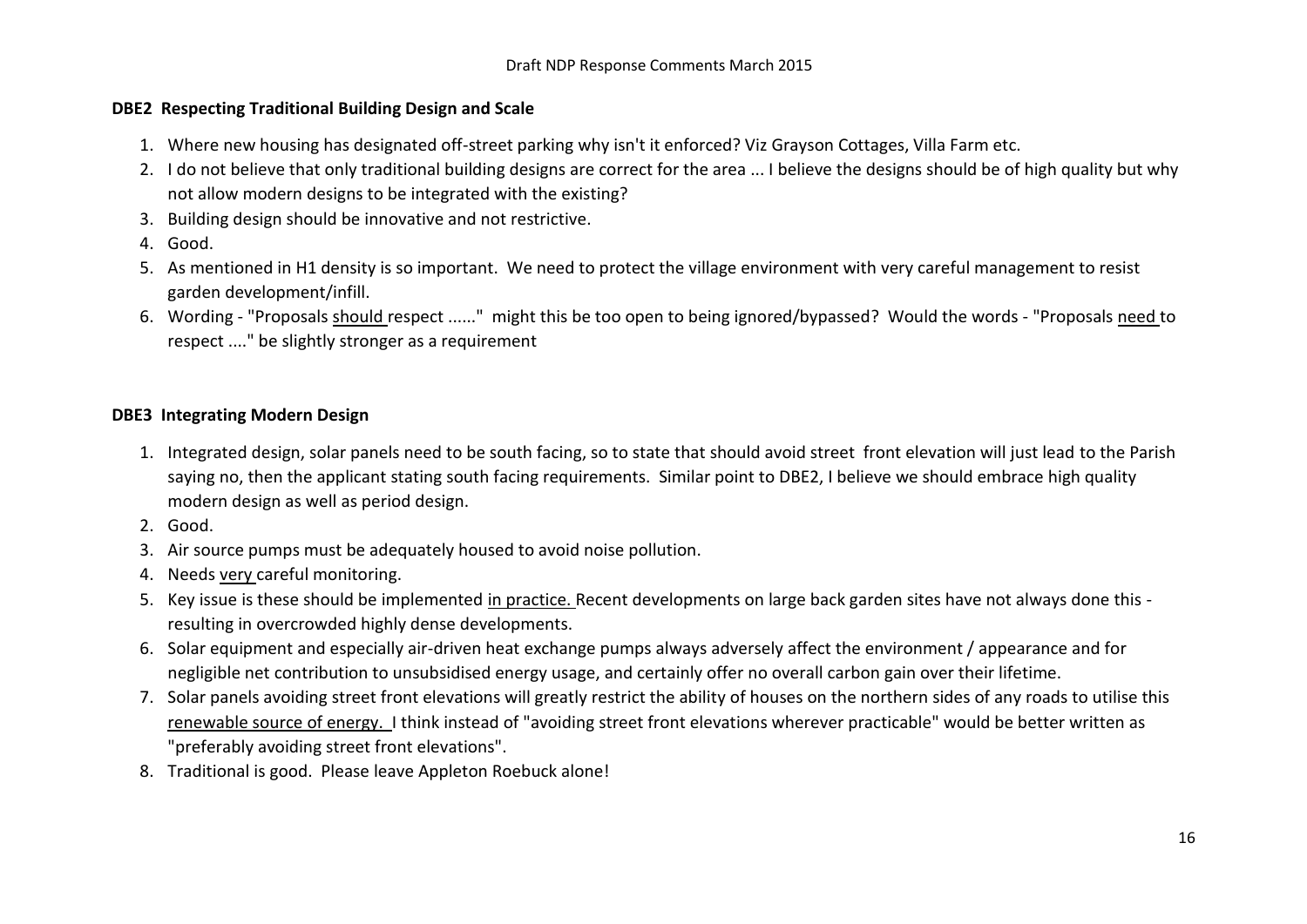#### **DBE4 Green Infrastructure**

- 1. Strongly agree = trees, hedgerows etc
- 2. Good.
- 3. Plans may say that existing hedgerows and trees will be kept, but unless it becomes a condition of "approval", then there is nothing to stop the builder removing hedges/trees either during the build or after completion - as at Ash Tree Gardens.
- 4. Once again small developments have not improved the infrastructure, particularly drainage.

#### **DBE5 Streets and Street Scene**

- 1. Does it need something about cutting down on on-street parking?
- 2. Textured crossing can be difficult for prams and wheelchairs.
- 3. Limit street lighting to necessity.
- 4. A pavement to Ebor Park.
- 5. Agree but care needed re: light pollution to housing

#### **ENVIRONMENT, LANDSCAPE & HERITAGE**

- 1. The roads feeding A/R are in severe disrepair. What lies in the future for this matter?
- 2. **Must** have surveys
- 3. No.

#### **ELH1 Maintaining Agricultural Land**

1. But where are the new housing developments going to be? They can't **all** be infill - so some existing farm land would have to be used somewhat of a dilemma!!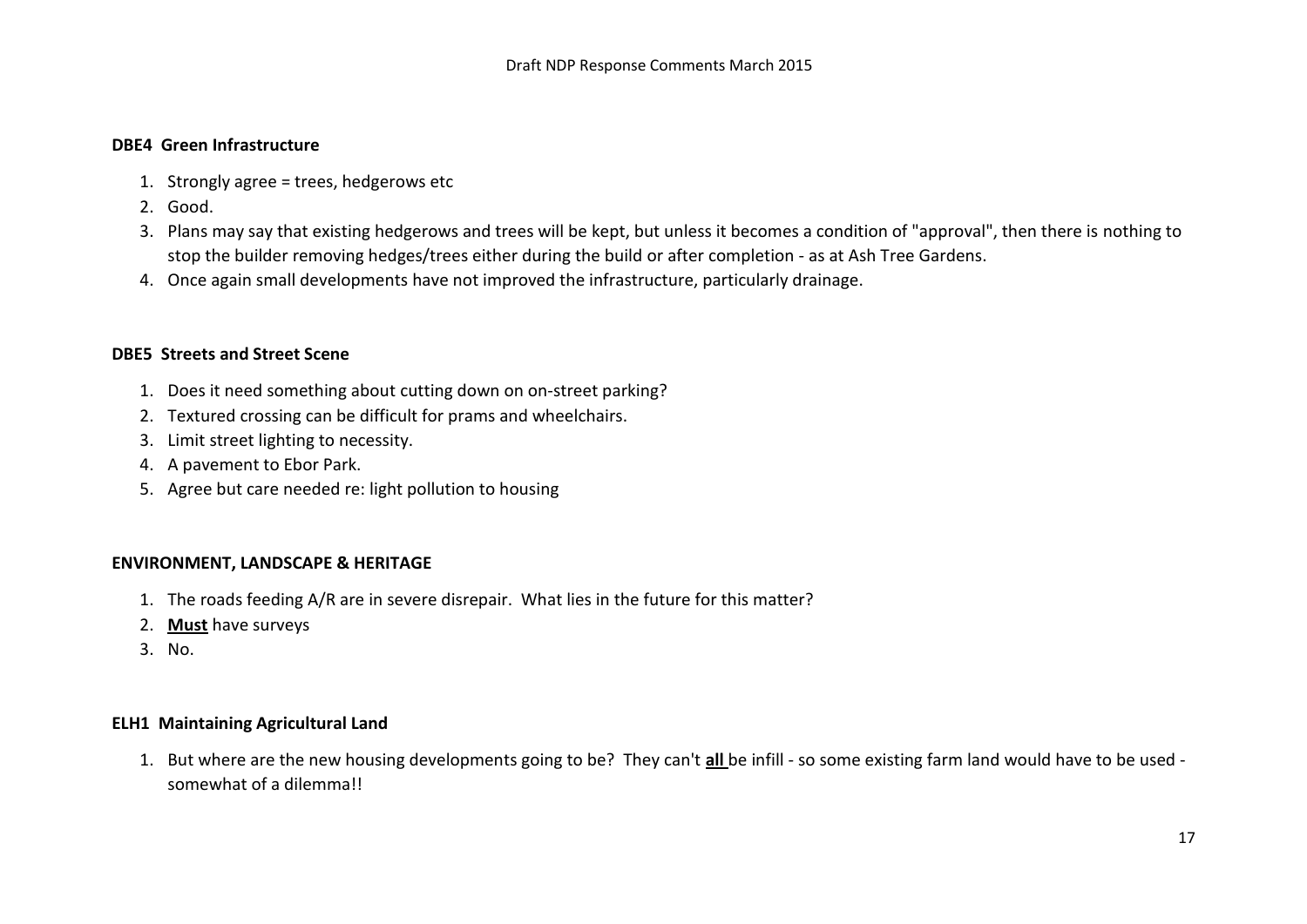- 2. I do not see how any development would ever be supported in the area apart from infilling as all the land around the parish is agricultural. This Parish council and any future council by presumption will not be in favour of any development, which I believe will then lose any meaning to this plan.
- 3. Good.
- 4. Where is the building land coming from if you do not use agricultural land?
- 5. Agreed but village character must be maintained. If necessary develop new builds outside current boundary to ensure the rural nature of AR is protected.
- 6. I agree with ELH1 in particular the optimum use of land changed from agricultural use.
- 7. By offering an area of land for community use opens up opportunities to develop further areas of farm land thus contradicting H1 which states these developments should be small in number - one field offered for development would be suitable for a small village!
- 8. Aye but you build on Green Belt when it suits, look at West End.

# **ELH2 Enhancing Biodiversity**

- 1. Provided no adverse visual impact.
- 2. Who will determine what is included in "trees of good arboricultural & amenity value". Trees in conservation areas already need consent for works. Understand the intention but ? the practicality. Do we understand what is important re biodiversity in the village?
- 3. We should enhance biodiversity, but that should not mean that retention is always necessary, as this retention may lead to huge increase in costs or sub-optimum design, if ancient trees are required to be removed then by planting the right species, density and age of trees comments should be added - would be an improved policy point, rather than a blanket no.
- 4. Good.
- 5. Hedges to be cut down round main roads.
- 6. Needs to be enforced. Developers have no regard for wildlife habitat (in recent village developments).
- 7. Similarly the ancient trees should be maintained.

## **ELH3 Renewable Energy**

- 1. Am concerned that bullet point 2 refers only to public safety and bullet point 1 refers only to scale of existing buildings I think this is missing something about impact on landscape / views & wildlife / village character.
- 2. Opens up a possibility of wind turbines etc?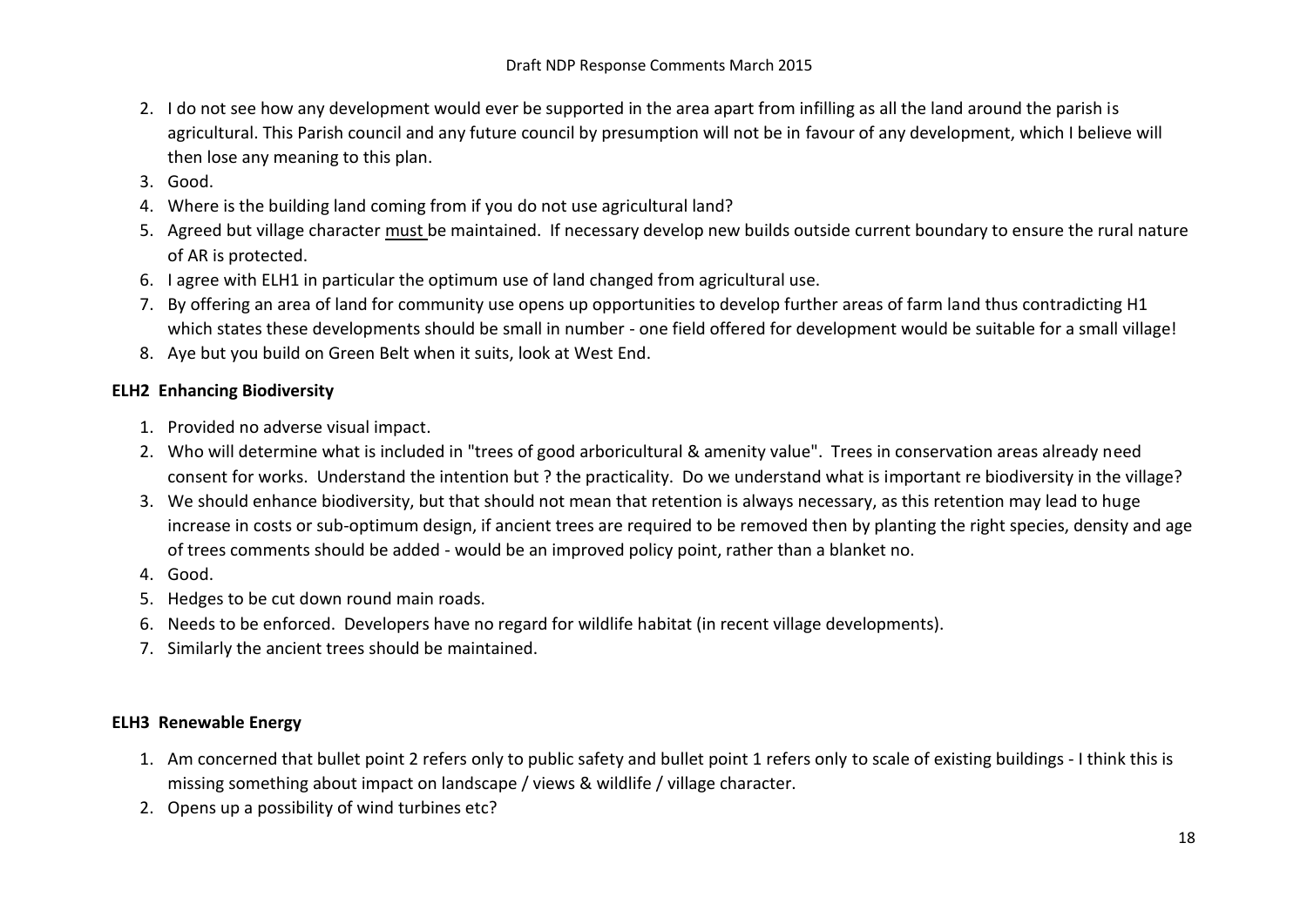- 3. Good.
- 4. No wind farms.
- 5. Great care needed here.
- 6. Domestic renewable energy sources harm the environment appearance, noise etc ad for no overall carbon gain.
- 7. We have had solar heating for many years and consider this should be extended.
- 8. For ELH3 I think it is fine to comment on the noise of the ASHPs etc but it is reasonable to say that they should be no louder than what is currently in place either in the property or in the surrounds. Our ASHP does make a noise but is quieter than a neighbouring oil fired boiler.

# **ELH4 Rights of Way**

- 1. Good.
- 2. As a former footpath officer for NYCC I am appalled at some of the Rights of Way.

## **ELH5 Historic Rural Environment**

- 1. We should allow movement with the times, embracing the future whilst protecting our heritage.
- 2. There should be nothing that impacts on the rural and historic character of the parish.
- 3. Good.
- 4. Need to know what "modest" means.
- 5. Agree with the overall objective but do not support development outside current limits and esp. not on green belt land.
- 6. Strong agreement.
- 7. I agree that any new build must not have a detrimental effect on the historic character of the Parish.
- 8. There are many landowners just waiting for the development limits to be increased to make yet more money. This is for their profit not the sake of the village. - not increase the current development limits.

## **HOUSING**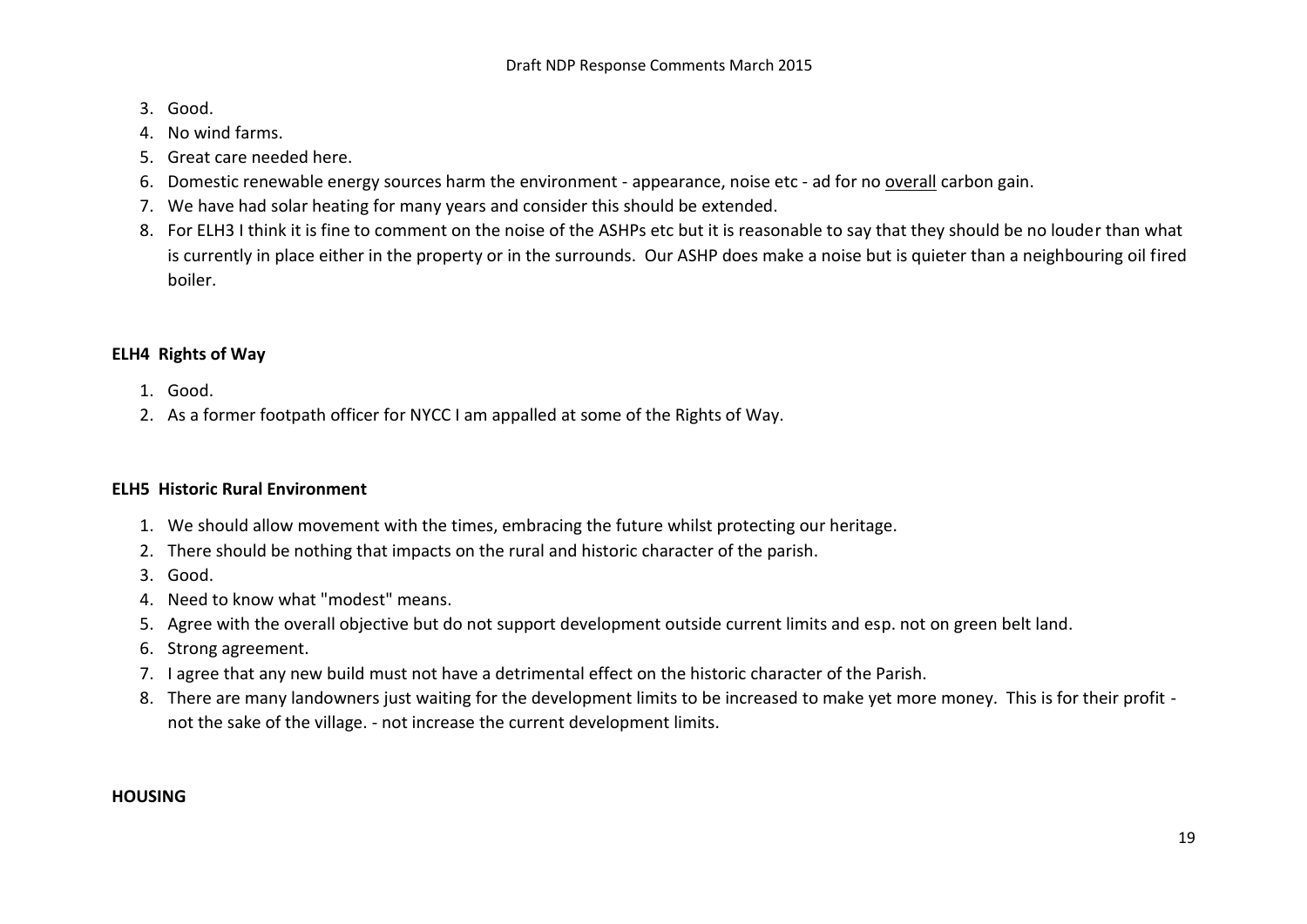- 1. Good.
- 2. Lack of children's playground. Will this be considered?
- 3. No more garden grabbing please.
- 4. Only small scale development within the form and character of the existing village and infrastructure should be allowed. Small scale should include small starter homes for young people and smaller houses for existing elderly people who wish to downsize.
- 5. What provision for car parking like in the Main Street. Yorkshire Water and EA useless (flooding sewerage)
- 6. I believe that dwellings should be built on the boundary of the village, thus increasing the area of the village otherwise all we get is "infill" and houses on top of each other.
- 7. Development needs to be situated adjacent to existing development, so that it does not add to urban sprawl.
- 8. A plan must be created to deal with both foul and surface water drainage which all developers must subscribe and contribute to. Car parking needs enforcing in a "gentle" way!
- 9. Any developments large enough to require affordable housing provision should be built where occupants are able to walk on existing (or newly built) footpaths to the villages. It seems unreasonable to build affordable housing away from the village and with no direct means of getting into the village other than walking on roads with high hedges and restricted visibility.
- 10. Is there any point as the development behind Northfield went ahead even though most of the village was against it.
- 11. Whilst agreeing with the policies I doubt they will be adhered to. Far too many already existing "new" developments have led to far too much on street parking even where residents have ample private parking but choose not to use it 1) Main St Villa Farm 2) Grayson **Cottages**
- 12. H1 H2 Over the past 30 years we have seen some very respectable and traditional family homes ruined / demolished this should not be allowed to continue under new legislation / proposals.
- 13. No. Please do not build many houses.

# **H1 Housing Density and Scale**

- 1. How many houses constitute a **small** development?
- 2. The design of the house to integrate etc is stated in this policy. What is classed as a small development?
- 3. We need a minimum of 50 new private dwellings and one purpose built house & shop & a new all purpose village hall. Therefore a one off all inclusive design plan is essential. A village shop is not sustainable on present population numbers.
- 4. May well need larger housing developments to sustain "Objectives" and overall "Vision".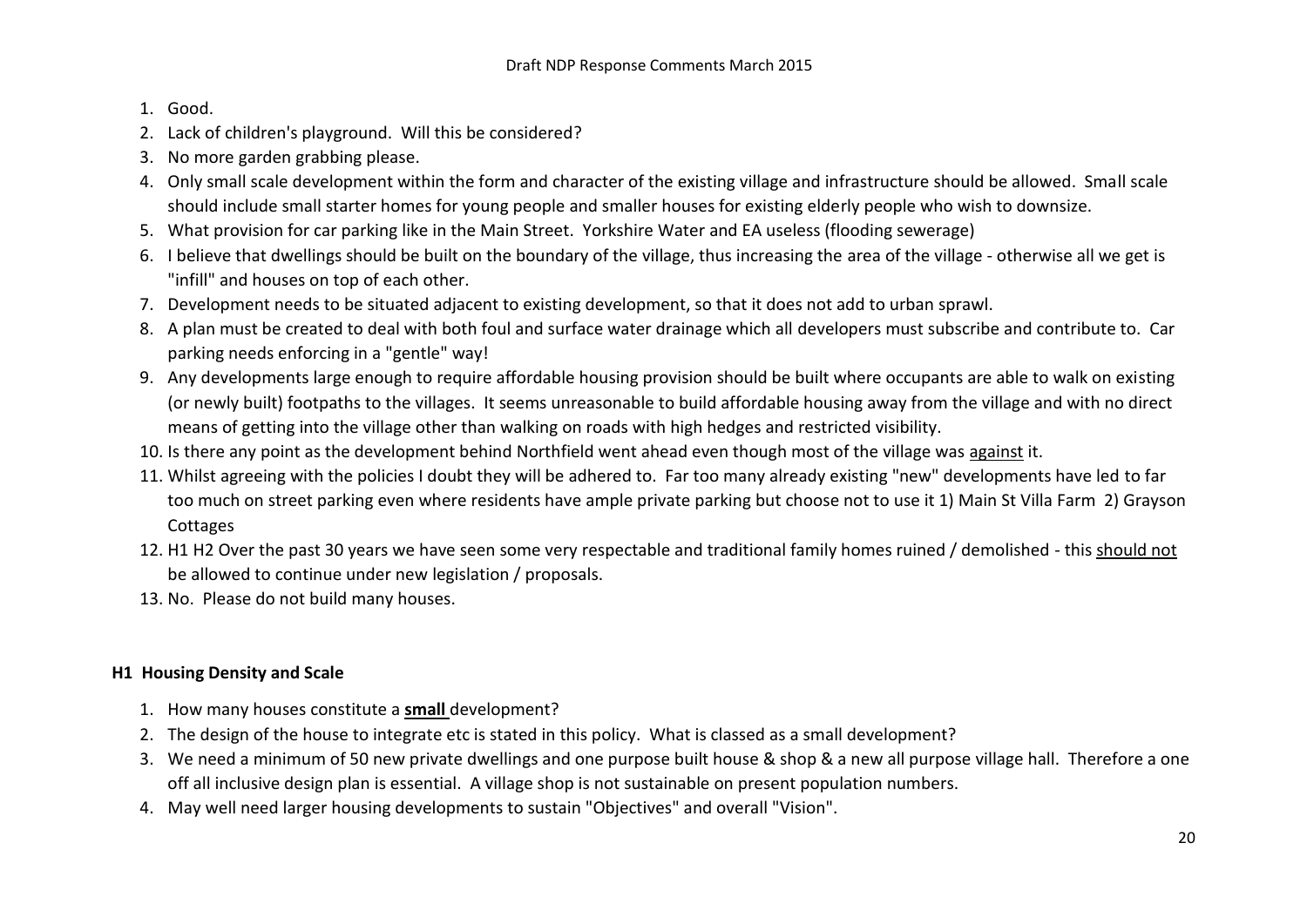- 5. Agree in theory with wording. In practice, this has resulted in highly dense, inappropriate developments as "infill", which have a negative impact on residents' health and well-being, and make the village a less attractive place to live and raise a family. We need to do everything possible to preserve and protect the assets of the village - as a safe and rural community.
- 6. Emphasis on density issue.
- 7. Have no objection to one single large development if property sited & planned and provides playing field.
- 8. Yes but you do not follow it, look at Villa Farm, what you allowed them to build, blocking all my afternoon sun out of my garden and for Villa Fm house to end up with no parking, if that's good planning God help us.

# **H2 Housing Mix**

- 1. Each development should be able to make its case based on the NPPF.
- 2. The village is an affluent area that attracts people in the first place. Caution should be taken and consultation so as not to deter the people it currently attracts. Is it being taken into consideration the number of properties built in the village over the last 12/24 months?
- 3. There should be **no** social housing provision.
- 4. New housing for elderly a bit puzzling. We are OAPs and will move out of this village in time to a more suitable location within walking distance of shops etc.
- 5. New developments should NOT be required to mix these. The priorities are separate. 1 should be for young families. 2 for the elderly and general development should be allowed ONLY when 1 & 2 have been proven to have been met.
- 6. Wholly disagree with the need to provide homes for young families within the village. Many affordable areas within reasonable distance.
- 7. Would provision for young families support more Housing Association building? West End Ave was very successful can see need for more if existing occupants at Broadacres development don't move.
- 8. \*\*
- 9. H2 with a ? over mobility & ability to access services eg shops, surgery etc
- 10. You cannot predict housing need, it will depend on success of other issues.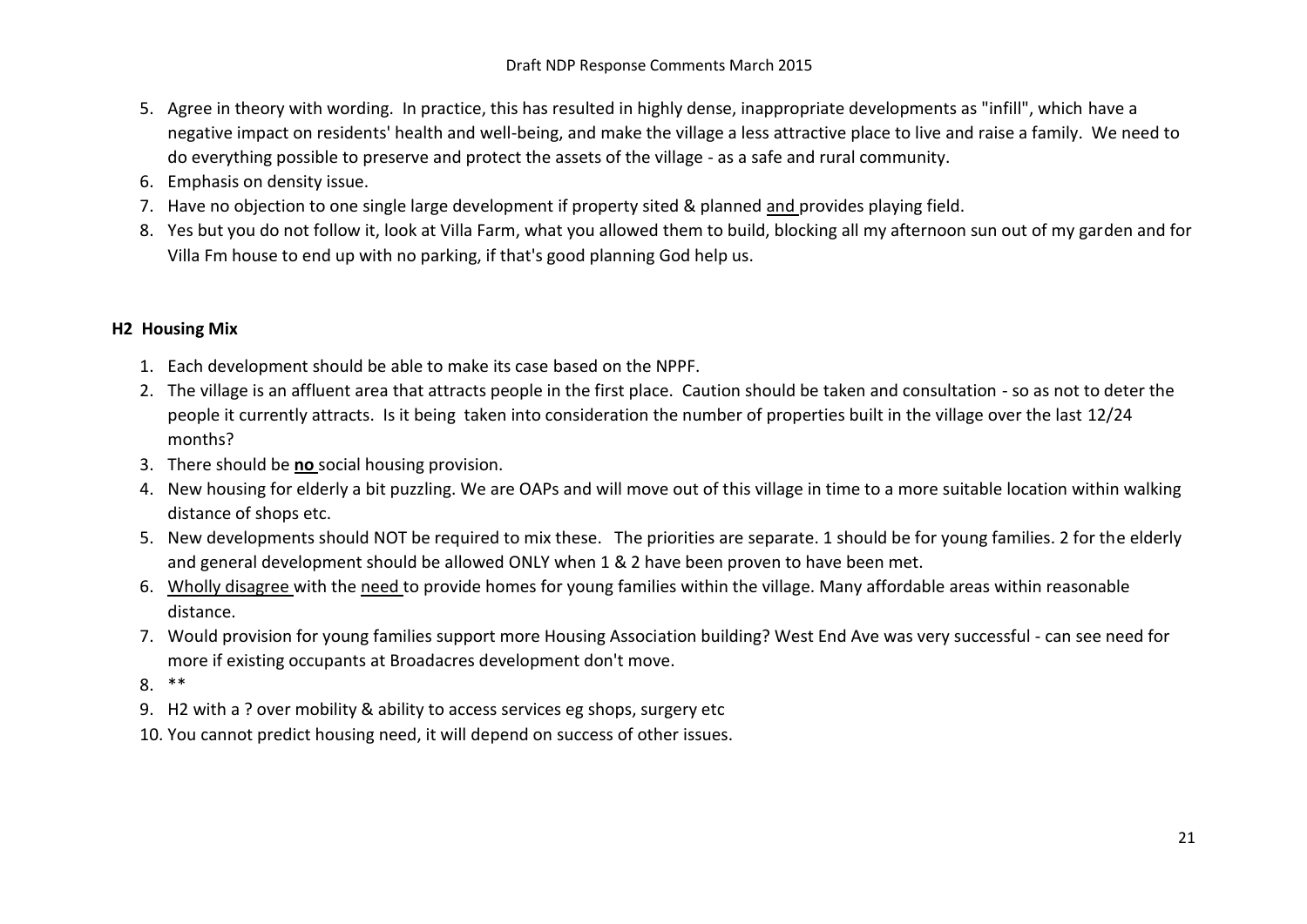# **H3 Car Parking**

- 1. Is only any good if off-street parking can be enforced otherwise lazy drivers will park where it best suits them.
- 2. Many houses that have parking spaces do not use them. You need to be able to enforce that parking but I doubt it. Many people who are able to park their cars off the street don't bother and perhaps can't be legally forced to do so.
- 3. But no repetition of selfish on-road parking as seen at Grayson Cottages and Villa Farm.
- 4. For larger houses it should be enforced by the builders to have suitable parking off-road.
- 5. Parking on Main St already a problem.
- 6. Car parking must reflect number of bedrooms 2 spaces for 4 & 5 bed house is inadequate & will result in congestion.
- 7. No development that needs on street parking will be permitted. Owners of cars parked on Main Street at present should be encouraged to find alternative parking sites.
- 8. I think care needs to be exercised with "alternative car parking" as can be seen by the large number of on road parked cars on the main street. Do many of these have car parking spaces off the road which are not used?
- 9. Parking generally needs to be monitored.
- 10. Min 2 spaces per house but proportionate to size of dwelling.
- 11. \*\*\*

## **H4 Conversion of Redundant Buildings**

- 1. Strongly support development of existing redundant buildings.
- 2. Will such developments count in the total development total imposed on AR?
- 3. A derelict site is a sad sight and should be utilised.

## **H5 Drainage and Flood Prevention**

- 1. Surface water and drainage needs to be sorted before any major development.
- 2. No mention of flood protection for Acaster Selby (why not?)
- 3. There should be no housing permitted on existing farmland or where there is a risk of flooding.
- 4. Selby DC **must** take YW advice & not ignore it to meet their own housing target.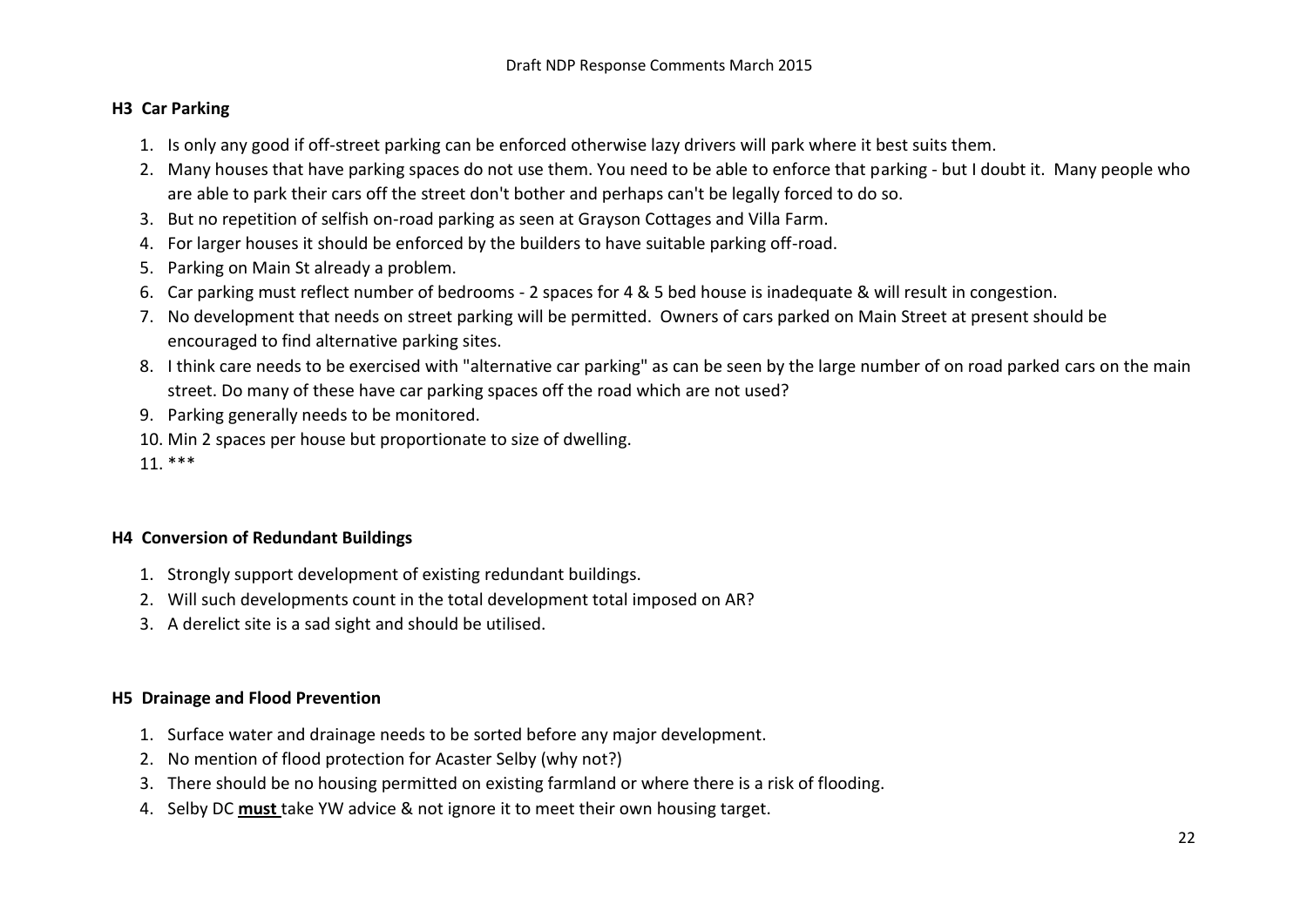- 5. Massive issue. Developers must be held accountable for this & be instructed to be totally responsible.
- 6. Point 4: **statement is incorrect - sewerage capacity already insufficient in times of heavy rain.**
- 7. Existing capacity in local sewerage system is already insufficient.
- 8. It is absolutely vital that plans are put into effect to prevent floods and improve drainage.
- 9. Don't understand the last point YW's problem not developers.

# **WORK and BUSINESS**

- 1. Good.
- 2. A policy to improve local public transport is needed for the benefit of present and future employment prospects.
- 3. Too many HGVs at the moment
- 4. A shop is needed especially for elderly people with no cars if the bus service is pulled.
- 5. This is acceptable.

## **WB1 Re-use of Redundant Buildings**

- 1. We do **not** agree with diversification where it increases industrialization & increased HGV, as seen with the increase of potato wagons through the village in recent years.
- 2. Main point here is that it refers to DBE2.
- 3. Good.
- 4. There are wonderful properties derelict due to seemingly selfish reasons by certain landowners.
- 5. The re-use redundant buildings is preferable to new build.
- 6. This is a nonsense question. If there is a redundant building and it is brought back into use, then that will add to traffic. Redundant buildings do need to be brought back into a use that allows reasonable traffic movement.
- 7. For WB1 a & b I would suggest using the word "significant increases". As it is currently written 1 additional lorry or road traffic would fall foul of this and could adversely impact the re-use of redundant buildings.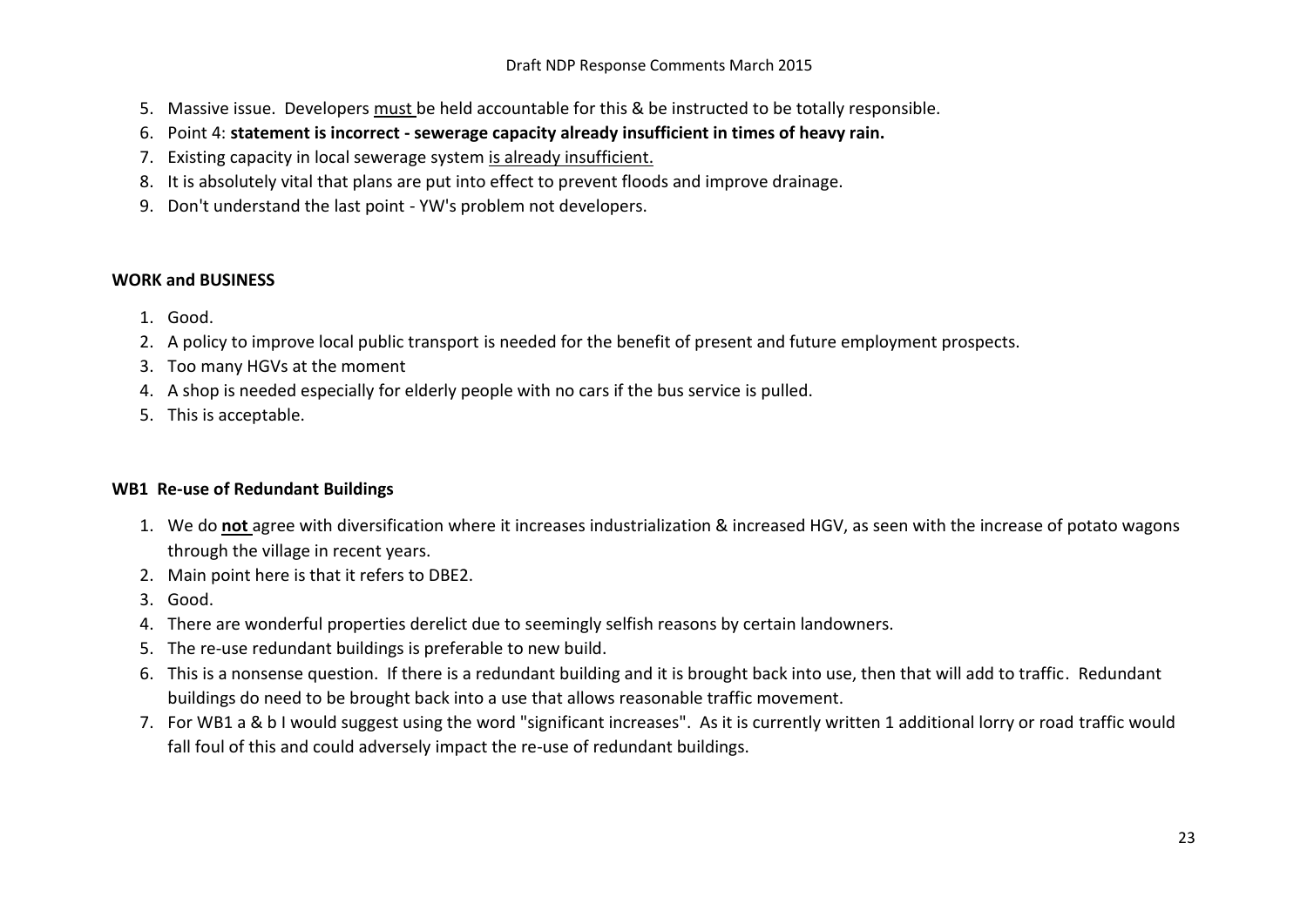#### **WB2 Farm Diversification**

- 1. Point B not sure how any development apart from infilling will then be deemed acceptable in the Parish is this what we want? Loss of agricultural land could / should be softened to "detrimental" loss of agricultural land.
- 2. Good.
- 3. This policy is far too vague and open-ended, could let in many types of agri business, including a small abattoir.
- 4. I agree strongly with farm diversification as it provides jobs for local people.

#### **WB3 Small Business Development**

- 1. Noise levels and untidiness should be considered.
- 2. Small business development in the home could be disastrous for people around them in many ways.
- 3. Badly worded and too broad a statement.
- 4. Good.
- 5. Businesses run from home should be contained within the home. No external storage facilities, large vehicle parking should be allowed. A limit should be set to size of lorries driving through the village.
	- a) "Small business development" ......... very grey area. b) How do you monitor this?
- 6. Noise pollution important.
- 7. Small business development as this also provides jobs for local people
- 8. Homeworking doesn't require any support for conversion unless it is major with large impact.

## **General Comments**

1) Thank you to you and your colleagues for taking so much time on the Neighbourhood Plan, I can only imagine the time the effort you are all putting into this exercise for the good of our Parish.

I personally agree with the Vision and Objectives in outline, but have various comments on the policies proposed which the current and any future Parish Councillors will be guided by when making informed decisions on planning matters.

In summary,